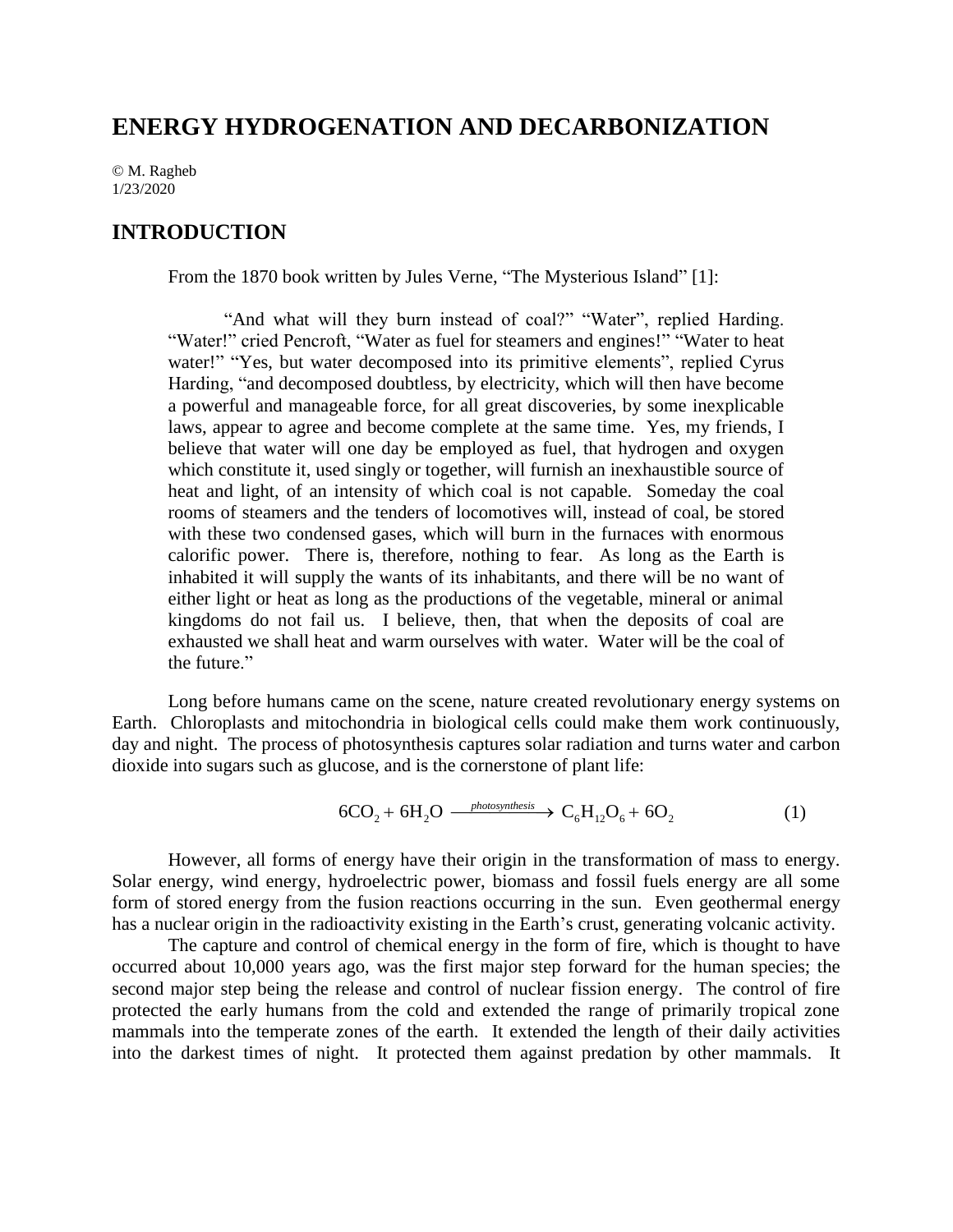extended their food supply, allowing them to chemically transform grains into bread and more edible and available foods.

Then the use of solar and animal energy dawned on humanity. The need for an extended food supply lead to the eventual establishment of farming and organized social communities in villages and cities, for mutual protection and shared production. Humans grew foods for themselves and their domesticated animals, which helped them in their work shores, in transportation, in food production, and in protection.

Following the use of solar and animal energy, humans built machines to harness wind and water energy to gather and process energy. This included sailing vessels, harnessing the ocean's fish supply and starting human sea migration and world trade. Mills using wind and flowing water spread over the landscape in Europe. Around 1086, there existed 5,624 wind mills in England. Their number was 100,000 in France around the year 1,700 [3].

## **HYDROGEN AS AN ENERGY CARRIER AND TRANSPORTATION FUEL**

Hydrogen is the most common element in nature. It is a colorless, odorless and tasteless. It packs more energy than gasoline on a weight basis with an energy density three times that of gasoline. The automobile manufacturers have experimented with hydrogen as fuel for decades.

A milestone reached in 2007 is a dual mode hydrogen / gasoline hybrid engine developed by Bayerische Motor Werken (BMW) from Germany which was formerly an airplane engine manufacturer. The 7 series BMW design meets high performance standards while having virtually no emissions. It uses hydrogen as a fuel with gasoline as a backup.



Figure 1. Hydrogen 7, BMW automobile.

The plan for the future is to introduce a car running exclusively on hydrogen as a single fuel. At the same time researchers at the BMW Group are working on fuel cell technology,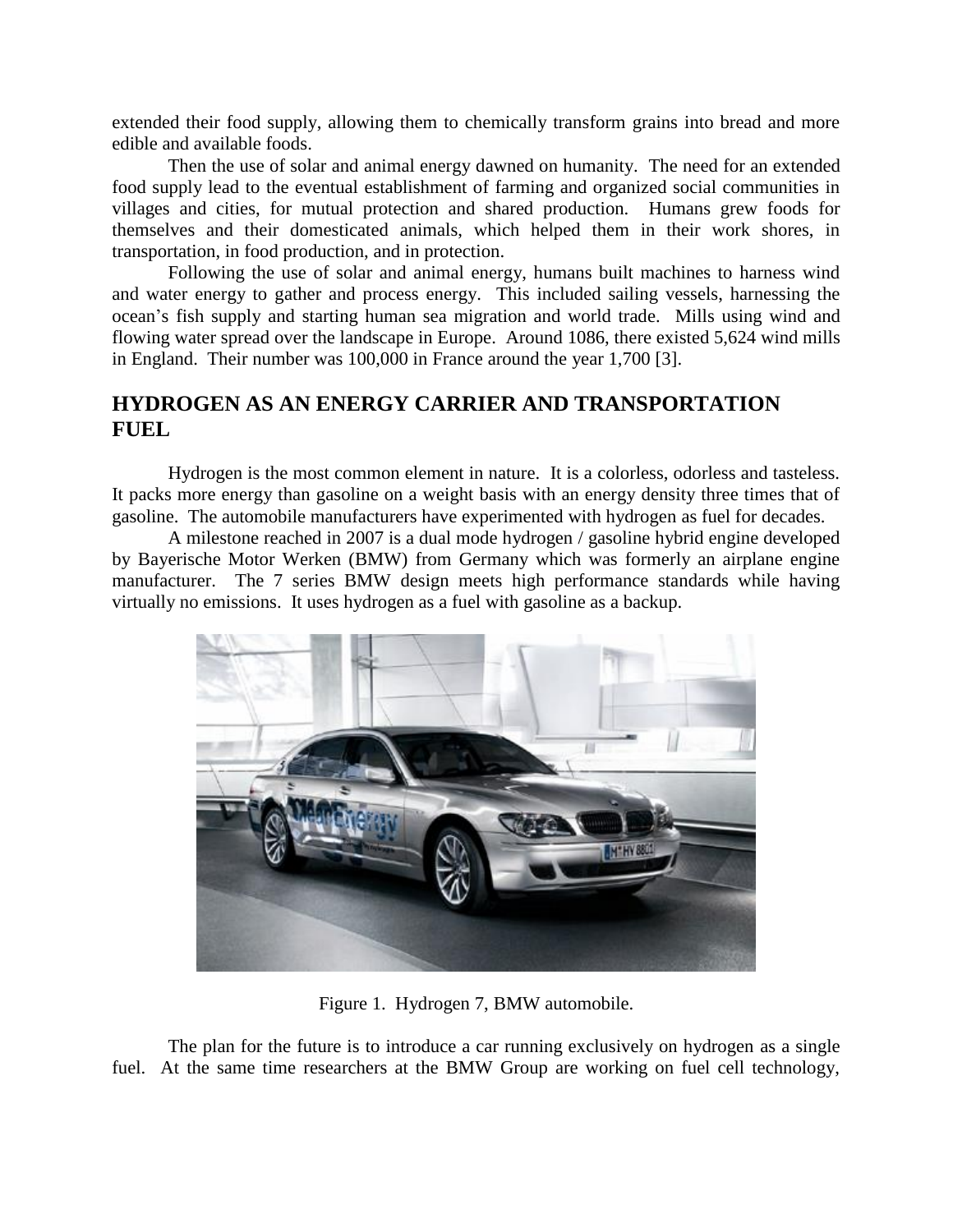seeking to create a highly practical solution for the automobile as an Auxiliary Power Unit (APU) like in airplanes, introducing a far more efficient and powerful replacement to the conventional car battery. This effort by BMW has counterparts in other car manufacturers such as Mercedes-Benz.

Hydrogen poses many problems for engine development. It is too voluminous to use as a gas to fuel cars. Liquefying hydrogen to  $-418$  degrees F or  $-253$  degrees Celsius, it can be shrunk to 1/1000 of its original gaseous volume. The BMW automobile uses a liquid hydrogen storage tank designed so that it can maintain the cold temperature of the cryogenic hydrogen but would not injure the passengers in case on an accident. The tank holds 17.5 lbs of liquid hydrogen and is situated between the trunk and the rear passenger seat. It consists of two concentric containers with the inner one insulated with 40 layers of aluminum foil that is equivalent to 56 feet of Styrofoam insulator.

The design uses a 7.6 liter, 12 cylinder engine. Using hydrogen and gasoline, the engine can propel the car to 143 miles per hour (mph) speed. The operator can switch to either hydrogen or gasoline fuel by pressing a button on the steering wheel. The hydrogen tank provides fuel for 125 miles, and the 16 gallon gasoline tank can provide fuel for 425 miles for a total cruising range of 550 miles. When hydrogen alone is used, the only emission consists of water vapor as steam.

Other companies such as Ford, Mazda and General Motors are considering fuel cells as a future engine and a radical development replacing the current internal combustion engine. Ford has devoted a lot of focus to hydrogen internal combustion technology and is developing a market for its hydrogen powered shuttle buses. Mazda champions hydrogen internal combustion through its dual fuel hydrogen rotary RX8 RE sports car development program and concept cars such as the Premacy Hydrogen RE minivan.

## **HIGHER ENERGY DENSITIES AND EFFICIENT ENERGY USE**

Humans, who moved into cold climates before the year 1,000, used dwelling containing open fires in their middle. Most of the heat was carried out with the generated smoke through a louvered roof. Wood gathering occupied a major part of their activity to keep their heat and food preparation source operational.

The first step toward using biomass in the form of wood energy in an efficient way occurred with Benjamin Franklin in the USA designing a smart stove with a chimney, around 1744. Wood and hay remained the main energy sources at the start of the 19<sup>th</sup> century.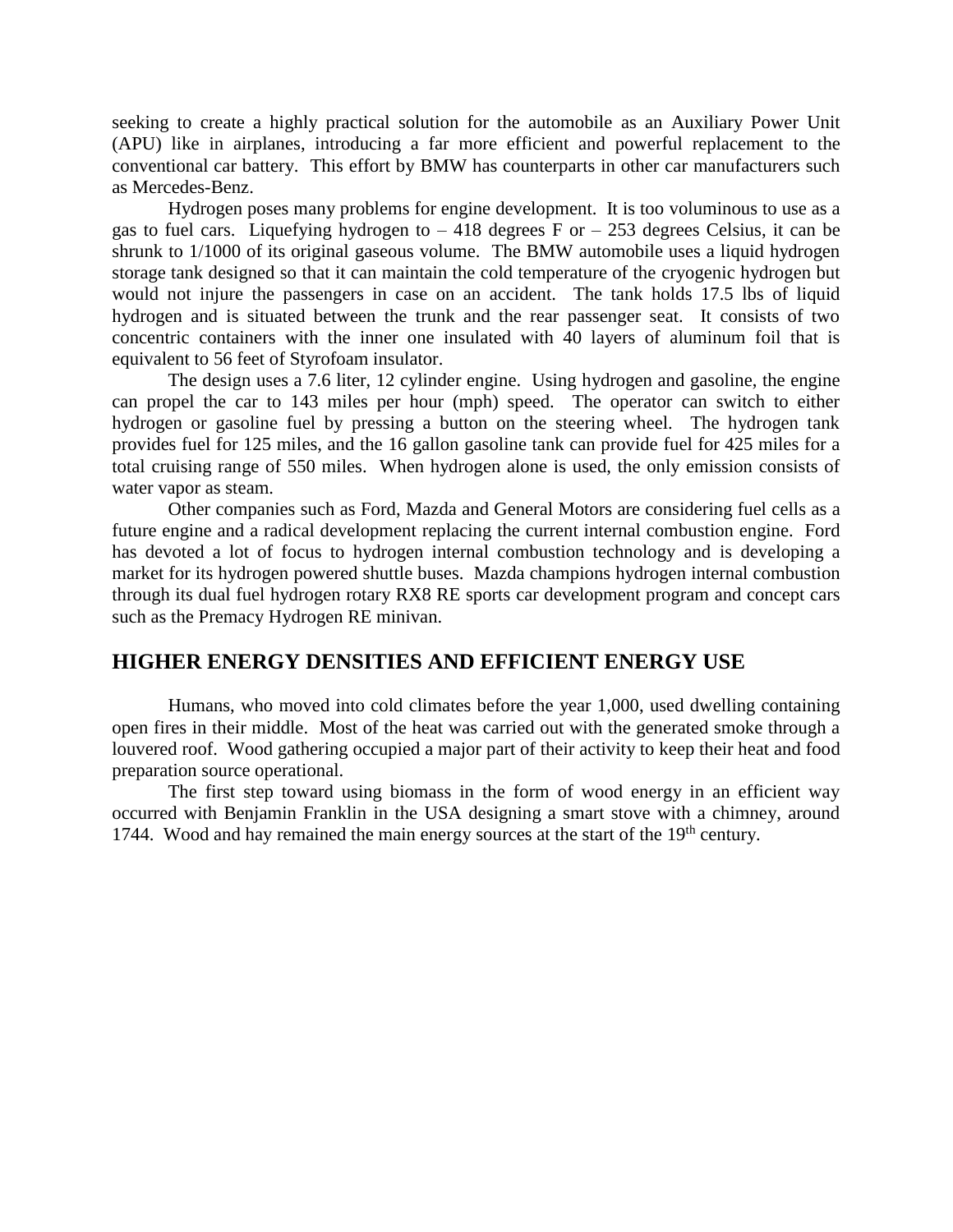

Figure 2. USA Energy flow chart tracing primary energy resources supply to their end uses in Quads or quadrillion BTUs. Energy Information Administration, EIA, Annual Energy Review, 2004.

As cities started to evolve with high population densities, it became inconvenient to depend on biomass as the bulky and hard to transport wood and hay. With the advent of industry in the cities, the population densities increased. High population densities and the increase in energy per capita consumption lead in turn to a higher energy use per unit area. At higher energy consumption per unit area, energy sources with higher scale economies were needed.

Coal became king as a high energy density fuel source compared with wood and hay. Fossil energy replaced biomass energy, despite its devastating effects on those who mined it as mine accidents and chronic black lung disease. It caused cancer in the lungs of those who used it through its benzo-a-pyrene (bap) content. It fouled-up urban air, and destroyed the rural environment which stripped out of its vegetation during the extraction process.

Coal lead to the invention of the steam engine and lead to a leap in industry and transportation with the invention of the locomotive and rail transportation. However, it remained bulky to be used and hard to store, handle, and mine.

Around the year 1,900, using fossil fuel fluids with still a higher energy density than coal, rather than solids became more convenient. Petroleum from its wellhead to a gas station pump, could flow through pipelines and could be stored in tanks, large and small. Petroleum replaced coal and became the predominant fossil energy source by 1950. The ease of dispensing modest amount of petroleum or its distillates, as kerosene and gasoline, lead to a revolution in land, air and sea transportation. One cannot imagine a modern car or an airplane carrying its supply of coal around.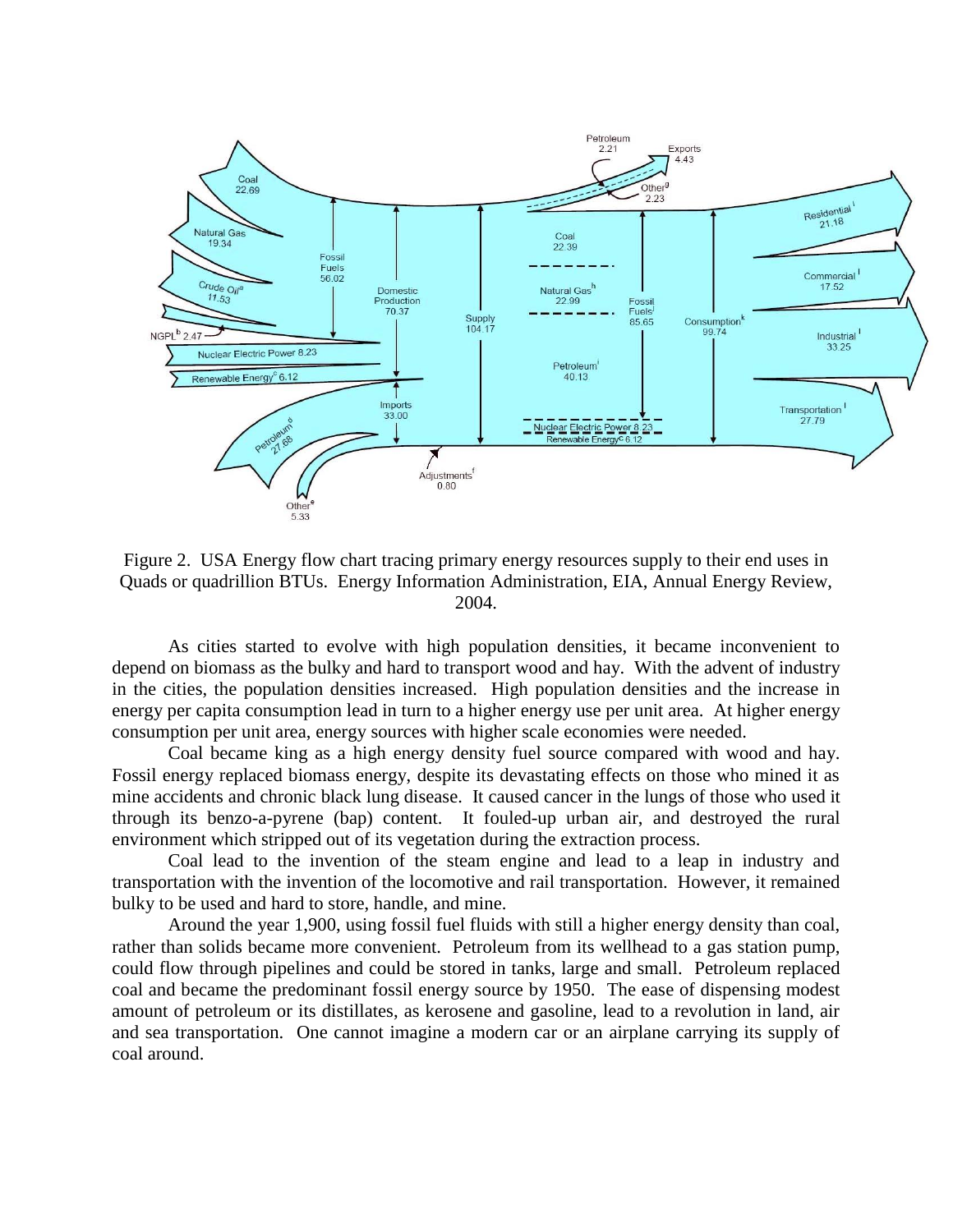The presently favored configuration for high energy density spatial consumption of energy is a grid from which it can be fed and bled continuously at variable rates. Natural gas satisfies this condition and is distributed through an efficient system of pipelines, which pervades businesses, industries and even homes. It is safely stored underground in sedimentary geological formations, and can be easily purified leading to complete combustion.

| Fuel                                       | Specific energy<br>[MJ/kg] |  |
|--------------------------------------------|----------------------------|--|
| Enriched uranium (3-5 % $U^{235}$ )        | $3.7x10^{6}$               |  |
| Natural uranium $(0.72\% \text{ U}^{235})$ | $5.7x10^5$                 |  |
| Natural gas                                | 55.6                       |  |
| Diesel fuel                                | 45.8                       |  |
| Crude petroleum                            | 41.9                       |  |
| Coal                                       | 32.5                       |  |
| Ethanol                                    | 26.8                       |  |
| Wood                                       | 10.0                       |  |

Table 1. Specific energy of different energy supplies.

Electricity produced from primary energy sources such as coal, natural gas, and to a lesser extent from hydroelectric wind, solar, geothermal and nuclear fission processes, is also used in the distributed grid. It can substitute for fossil fuels in the case of space heating, but is primarily used in devices uniquely designed for using electricity. Electricity is cleaner as an energy carrier than natural gas, and its delivery can be easily switched on and off. Its cleanliness at the consumption site is associated with release of pollutants to the environment in a concentrated source manner at the production site, or the power plant, particularly for coal fired power plants. Electricity cannot be stored efficiently, except in minute quantities in batteries. Power plants have to operate continuously to satisfy potential demand. Electricity losses occur when transported over long distances. Electrical power plants are distanced about 100 km in the present configuration, and the economical limit for electrical power transmission is 1,000 km.

Electric motors and generators are very efficient at about 95 percent. It is easy to convert electrical energy into heat: a hair dryer does this with nearly 100 percent efficiency. However, it is more difficult to convert heat back into electricity. A coal fired power plant equipped with pollution control scrubbers achieves only about 30 percent as an overall thermal efficiency. Some natural gas fired gas turbine plants can reach 60 percent thermal efficiency. The inefficiency is here tolerable because electricity is so useful and convenient.

Because of its limited storage capability, electricity cannot be used for distributed uses like in cars, except in the hybrid car concept. The electrical power grid design is controlled by the peak, rather than by the average power demand. Since the peak power demand is typically twice the average demand, power systems are inefficiently large in size and require a large capital cost investment that is not even working at full capacity 24 hours a day, but may sit idle waiting for the times of peak demand. Regardless of these inefficiencies, the share of primary energy used to produce electricity has steadily grown and now has reached the 40 percent level.

## **ENERGY UNITS**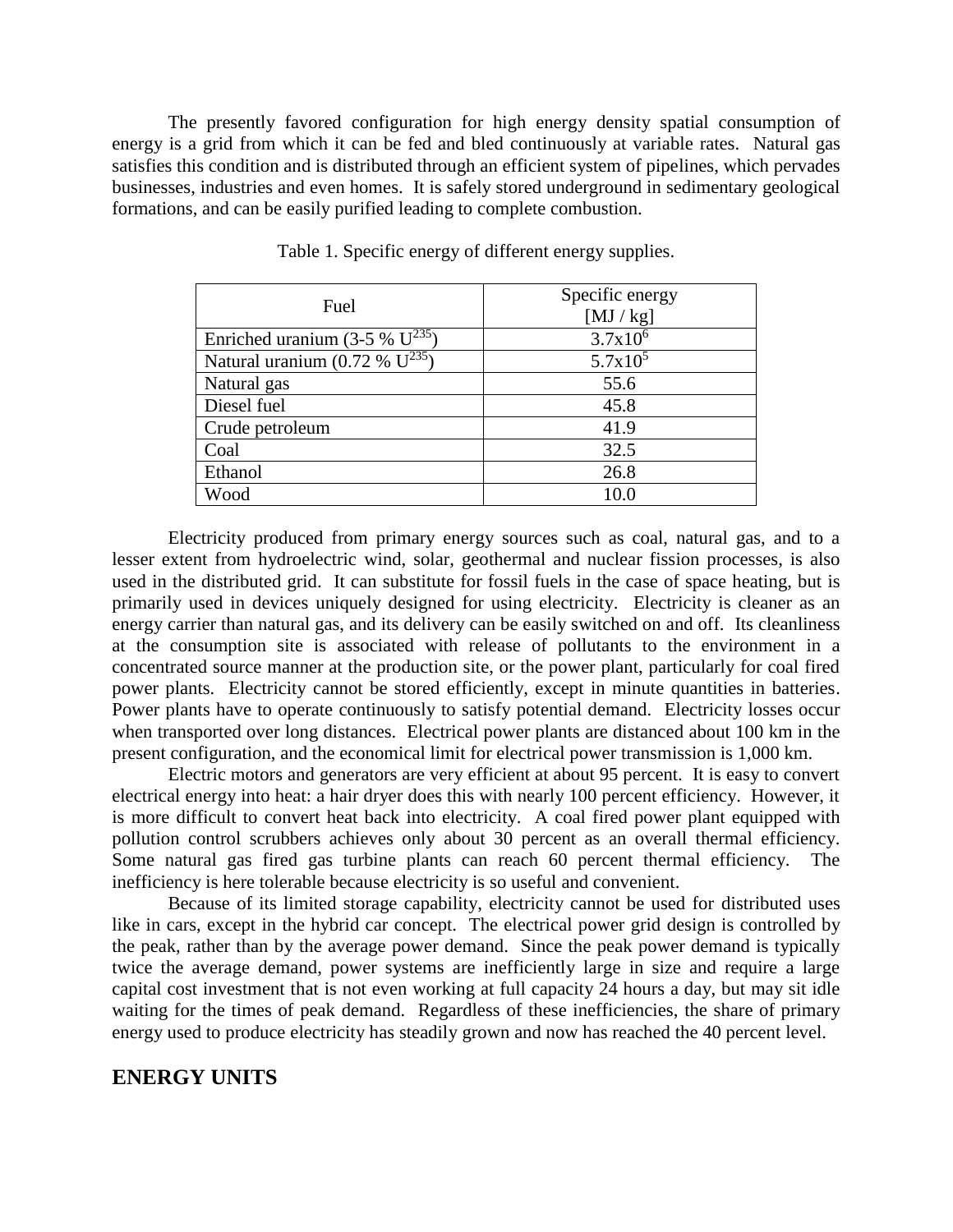Energy consumption rates are conventionally estimated in the British System of units in terms of the Quad (for Quadrillion) or Q (perhaps for Quintillion) units, where:

or:

$$
1 \text{ Quad} = 10^{15} \text{ BTU},
$$

$$
1 Q = 10^{18}
$$
 BTU.

Thus:

1 Ouad =  $10^{-3}$  O.

In the Système International (SI) system of units, the Trillion GJ unit is commonly used instead, where:

> 1 Trillion GJ =  $10^{12}$  GJ  $= 10^{21}$  J  $= 0.948 \times 10^{18}$  BTU  $= 0.948$  Q

or:  $1 \text{ O} = 1.05 \text{ Trillion GJ}$ 

The Gigajoule, Terajoule, Exajoule, and Zetajoule units are also commonly used, where:

1 Gigajoule =  $10<sup>9</sup>$  Joules 1 Teraioule =  $10^{12}$  Joules 1 Exajoule =  $10^{18}$  Joules

In the USA, the utility industry typically consumes 32.8 Quads of primary energy, of which 18.4 Quads were as coal, to produce 10.7 Quads of electricity. The  $32.8 - 10.7 = 22.1$ Quads of difference were conversion and plant losses as shown in Fig. 1. This suggests an overall electrical conversion efficiency of:

$$
\eta_{electrical} = 10.7 / 32.8 = 0.326,
$$

or just 32.6 percent.

The advent of the information age in its Internet realization will further require a reliable and even more extensive global electrical power system. The pervasive spread of the Internet is literally enclosing the globe into an electrical nerve system, moving information from one point to another. The Internet statistics are astounding. There exist about 800 million web pages, with 200 million page entries on the largest Internet index. There are 38 web pages that are created every second, the average number of clicks between two randomly selected web pages is now 19, and 7 is the average number of links to other web sites on each web site.

According to the Center for Energy and Climate Solutions, the Internet economy may have a beneficial impact from the perspective of electrical energy needs. Some 1.5 billion square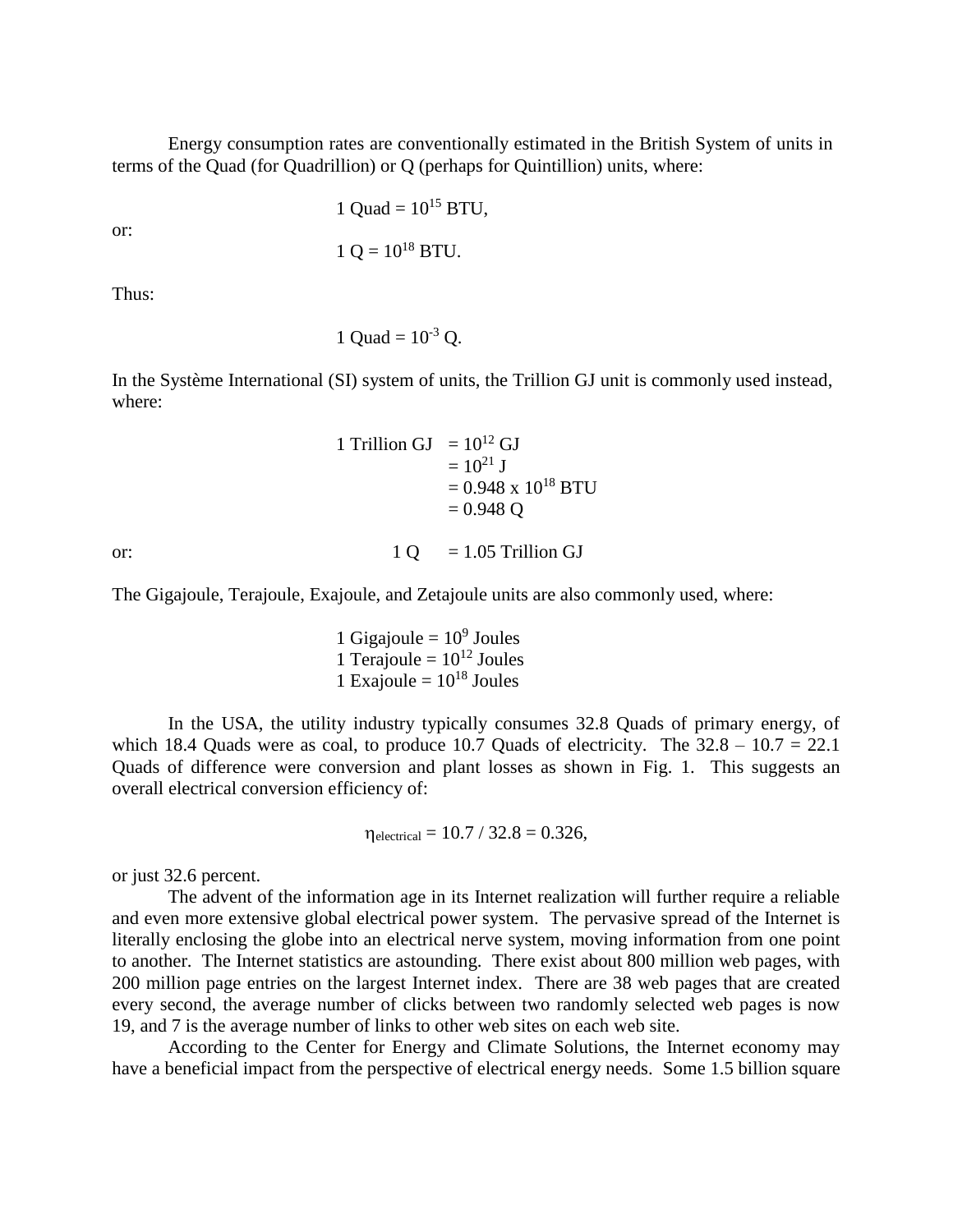feet of retail floor space may be eliminated by electronic commerce. Two million square feet of office space would be saved, or the equivalent of 450 Chicago Sears Towers. Annual operations and maintenance energy savings of 2 billion kilowatt-hours, equal to the output of 21 standard size power plants, and 35 million metric tons of greenhouse gases that are not released to the atmosphere.

Regardless, it appears that for the next 30 to 50 years, we need to reliably operate the gas and electric systems. World wide we shall continue using 50 to 100 billion tons of coal, which are sufficient for 20 to 40 years at the present rate of consumption. Then, the market will make coal all but disappear.

In an analogy given by Jesse Ausubel [3], it is dusk for coal, it is mid-afternoon for oil which is already losing ground in energy markets other than transport, and it is midmorning for natural gas.

## **THE HYDROGENATION AND DECARBONIZATION TREND**

An interesting observation can be made about the trend in using hydrogen and carbon. Starting from 750,000 years ago when cave dwellers used wood fire, 10 carbon atoms per hydrogen atom were burned. Because the combustion of carbon generates soot or  $CO<sub>2</sub>$ , while hydrogen becomes water, carbon is essentially a dirty element when used as fuel, whereas hydrogen is a clean one as fuel.

| Fuel                                         | Hydrogen to Carbon ratio, (H/C) |
|----------------------------------------------|---------------------------------|
| Wood                                         | 0.1                             |
| Coal                                         | $0.5 - 1.0$                     |
| Oil                                          | $0.8 - 2.0$                     |
| Light sweet crude oil, $(CH_{1.5})_n$        | 1.5                             |
| Heavy sour crude oil, $(CH0.8)n$             | 0.8                             |
| Clean transport fuel, $(CH2)n$               | 2.0                             |
| Cetane, $C_{16}H_{34}$                       | 2.125                           |
| Hexane, $C_6H_{14}$                          | 2.333                           |
| Propane, $C_3H_8$                            | 2.666                           |
| Methane, CH <sub>4</sub>                     | 4.0                             |
| Methanol, methyl alcohol, CH <sub>3</sub> OH | 4.0                             |
| Ethanol, ethyl alcohol, $C_2H_5OH$           | 3.0                             |
| Hydrogen                                     | Infinity                        |

Table 2. Hydrogen to Carbon ratio (H/C) for different fuels.

Table 3. Per capita energy consumption trend for different fuels.

| Timescale | Fuel | Per capita consumption in tons of coal equivalent<br>(tce) |
|-----------|------|------------------------------------------------------------|
| 1850-1925 | Coal | $0.3 - 1.0$                                                |
| 1925-2000 | )il  | $0.8 - 2.3$                                                |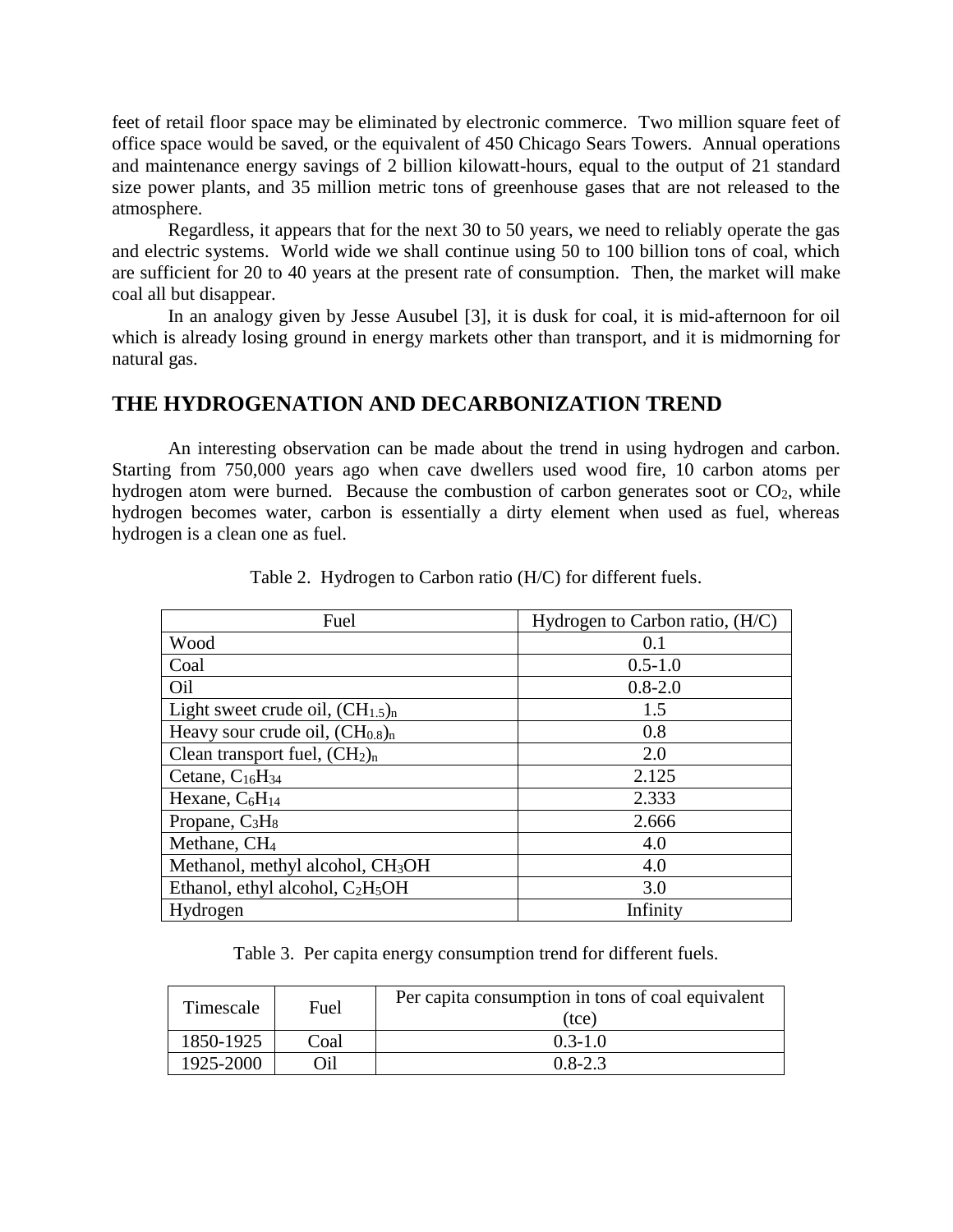| 2000-2050               | jas      | $\sim$ 0-r<br>™ ∪     |
|-------------------------|----------|-----------------------|
| 2050-<br>$\cdots\cdots$ | Hydrogen | $0.0 -$<br>$1 \cup 0$ |

In the last 200 years there has been an evolution toward burning less carbon in favor of burning more hydrogen in different fuels as shown by the atomic ratio of hydrogen to carbon (H/C) in Table 2 for different fuels from wood to natural gas or methane: CH4. The increased per capita energy consumption as estimated by Ausubel [3] is leading to a trend toward using fuels with more hydrogen content as shown in Table 3.

Hydrogen can be produced in different ways. First one needs an energy source and second one needs a hydrogen source. Currently, the cheapest source of hydrogen is methane (CH4) in natural gas, which is both an energy source and a hydrogen source. A problem is that the resulting hydrogen has only 50 percent of the chemical energy of the original natural gas. Hydrogen can also be produced from oil but the energy efficiency is even worse. If hydrogen is derived from fossil fuel, carbon dioxide, a greenhouse gas, is also released in all cases. For a hydrogen economy, it should thus be contemplated that hydrogen should be produces from a non fuel source: water  $H_2O$ .

## **FUEL CELLS AS HYDROGEN ENGINES**

#### **INTRODUCTION**

Fuel cells generate electricity through electrochemistry, rather than combustion. They operate in a clean, quiet efficient manner and are compact in size. They are considered as the key to the global energy future, as they become more widely used, promising reduction in global warming, air and water pollution, and world peace in negating the need for the military control of oil resources in the Caspian Sea and the Middle East regions.

Great interest exists in the commercialization and development of fuel cells. A major impediment to commercialization is the high costs of manufacturing and fabrication at \$5,000 per kilowatt of electric power, compared with \$500-1,000 per kilowatt for energy produced from conventional power plants.

The goal of Fuel Cells technology development is the achievement of high power density cells operating at below 800  $^{0}C$ . This involves the development of low cost processing techniques for thin films and the optimization of materials and design to increase the power density.

Fuel cells are essentially energy conversion devices that generate electricity by converting the chemical energy of fuels. Heat is generated in the process. They are similar to batteries in that connecting them in series can produce higher additive voltages. Batteries are considered as an energy storage device storing its chemical fuel internally. They can supply only a predetermined amount of energy. In the case of Fuel Cells, the fuel is provided externally. Unlike batteries, Fuel Cells do not possess a limited capacity; they will generate power as long as they are being supplied with fuel and oxygen from the air.

Fuel Cells, with reprocessing and purification, can use practically any type of fuel such as natural gas, coal gas, gaseous decomposition products of biomass as plants or animal manure, and liquid fuels such as gasoline and diesel.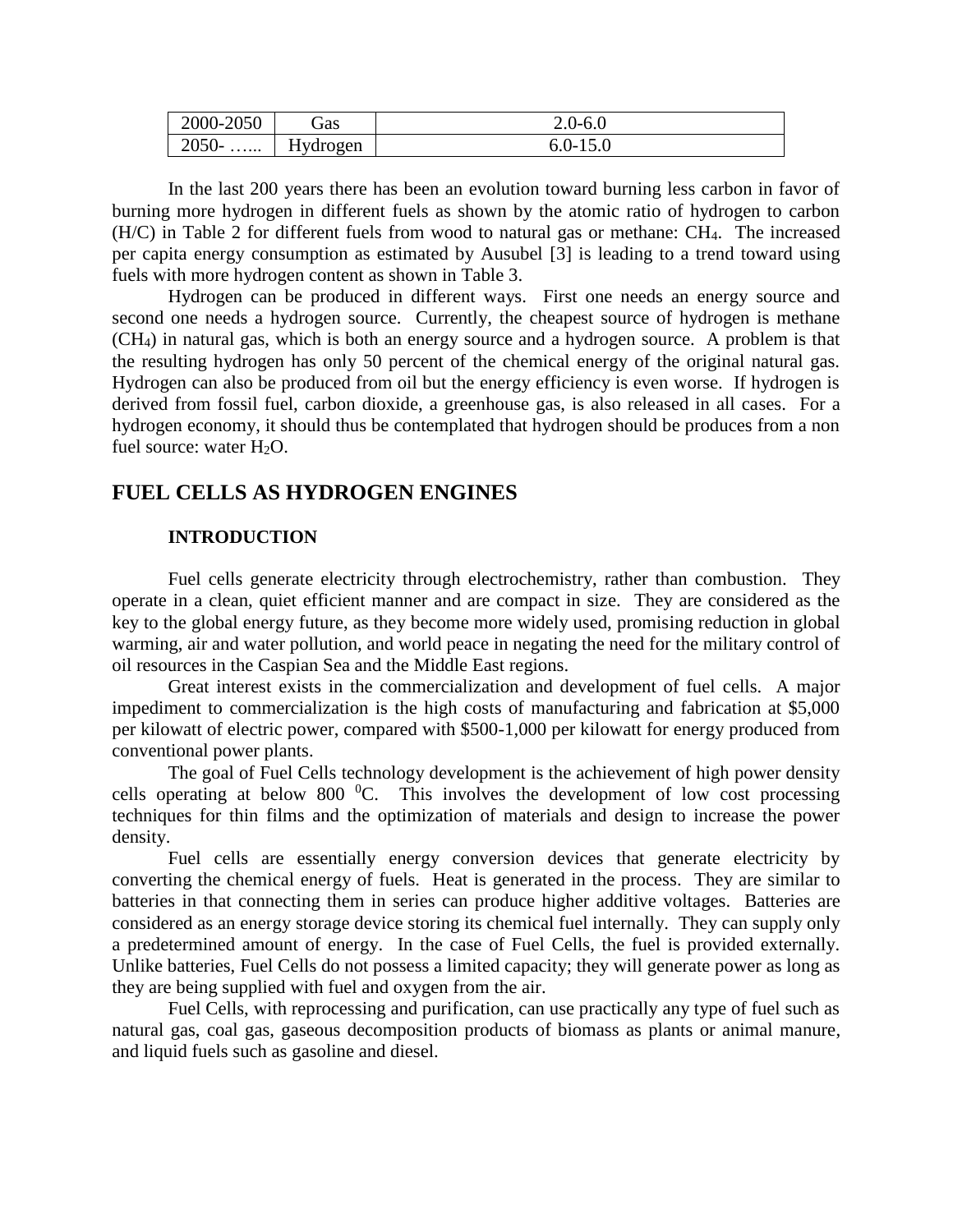Fuel cells would become the avenue to the adoption initially of natural gas and later hydrogen as the primary source of energy for both transport and electrical power. Fuel cells are essentially continuous batteries that are currently fed by hydrogen extracted from methane gas. In the near future hydrogen would be extracted from water. In replacing the internal combustion engine, they are expected to lead to higher efficiencies and reduced pollution, since the end product of hydrogen burning is water. Fuel cells can be considered as power sources that efficiently convert chemical energy into electricity.

Complex reactions occur at each electrode in the cell. At the anode, hydrogen gas diffuses through tortuous pathways until a platinum catalyst particle is met. The platinum particle catalyzes the dissociation of the hydrogen molecule into two hydrogen atoms bonded to two neighboring platinum atoms. At this point each hydrogen atom releases an electron to form a hydrogen ion in two steps:

| Oxidation half reaction: | $2H_2 \rightarrow 4H^+ + 4e^-$        |  |
|--------------------------|---------------------------------------|--|
| Reduction half reaction  | $Q_2 + 4H^+ + 4e^- \rightarrow 2H_2O$ |  |

Electrical current flows in the cell as the hydrogen ions are conducted through a membrane to the cathode while the electrons pass from the anode to the outer circuit and then to the cathode. Combining Eqns. 2 and 3 yields the overall reaction:

Cell Reaction 
$$
2H_2 + O_2 \rightarrow 2H_2O
$$
 (4)

The reaction of one oxygen molecule at the cathode is a 4 electron reduction process occurring in a multi-step sequence. Platinum based catalysts are the only catalysts capable of causing significant rates of oxygen reduction at the low temperature polymer electrolyte fuel cells operate. The oxygen reduction half reaction is 100 times slower than the hydrogen oxidation half reaction. This limits the performance of the polymer electrolyte fuel cell.

The half reactions occurring at the electrodes can occur at a high rate on the surface of a catalyst such as platinum. Electrodes are constructed of porous carbon to which platinum particles 2 nanometers in diameter are bonded. These offer a large surface area for the reactions to occur.

At the anode the platinum sites bond the hydrogen sites according to the reaction:

$$
H_2 + 2P_t \to 2P_t H \tag{5}
$$

These platinum sites then release the hydrogen atoms as hydrogen ions and electrons according to the equation:

$$
2P_t H \to 2P_t + 2H + 2e^-
$$
 (6)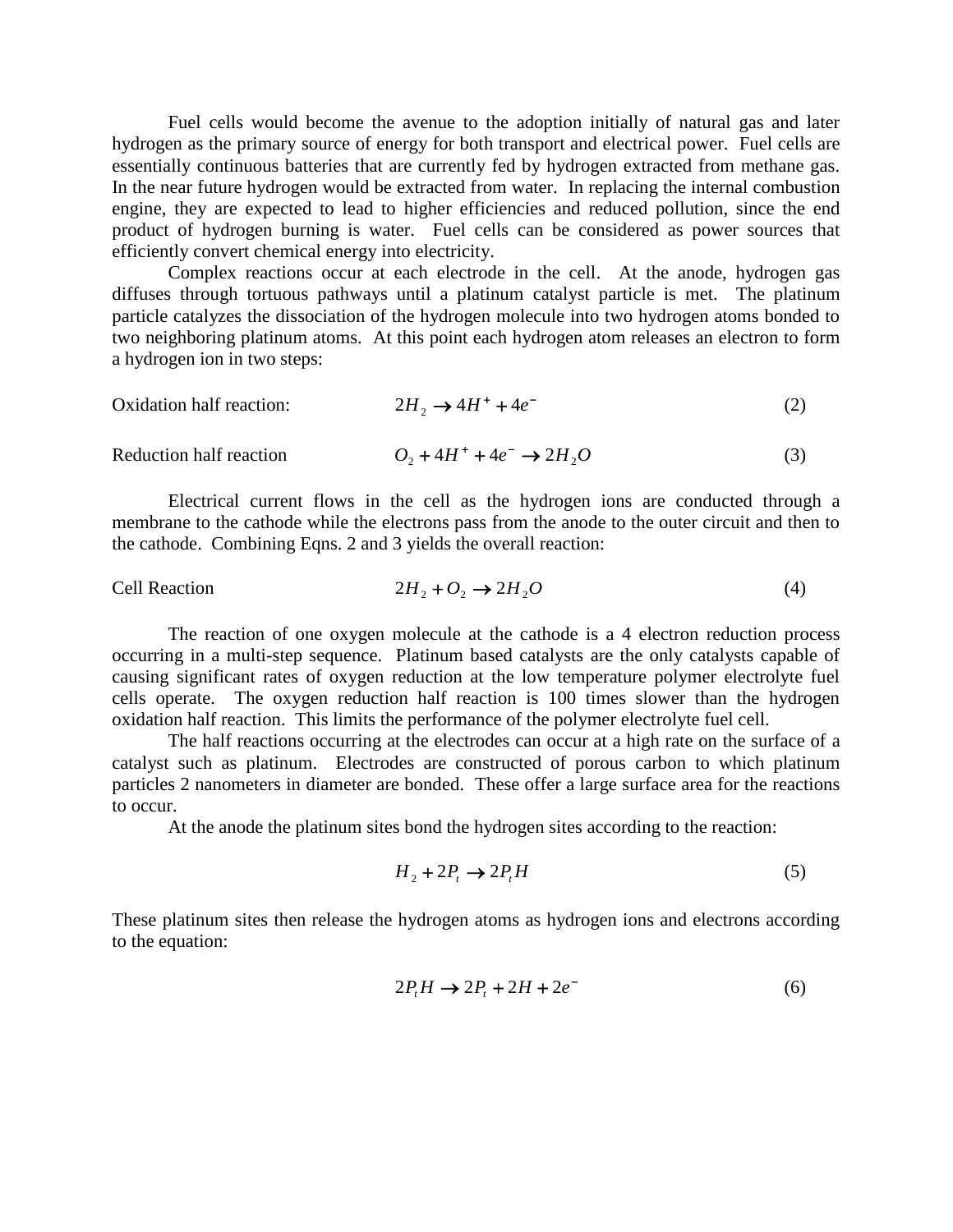

Figure 3. The Grove Fuel Cell consists of four large cells with hydrogen and oxygen, connected in series. The electrical current generated in them is then used to electrolyze the water in the smaller upper cell back into hydrogen and oxygen.

Air and water flow must be carefully managed in the operation of fuel cells. The fuel and the air entering the cell must be humidified to keep the electrodes hydrated. The outgoing air must be enough to carry the formed water and prevent the cathode from flooding.

In his studies in 1839 on reversing the process of water electrolysis, Sir William Grove, a British lawyer with scientific interest, developed an improved wet-cell battery. The "Grove Cell" is capable of generating a current of about 12 amperes at a voltage of 1.8 Volts. This battery was used at the time to power American and British telegraphs. It was abandoned at mid century when it was discovered that it released toxic nitric dioxide NO<sup>2</sup> gas. The Grove Fuel Cell is shown in Fig. 3, and consists of four large cells with hydrogen and oxygen connected in series. The electrical current generated in them is then used to electrolyze the water in the smaller upper cell back into hydrogen and oxygen.

The term "fuel cell" was introduced in 1889 by British chemists Ludwig Mond and Charles Langer. They built the first practical fuel cell using air and industrial coal gas. The introduction of the internal combustion engine within this time frame using the newly discovered petroleum as its fuel source stopped electrochemical research in its track.

Francis Thomas Bacon built a fuel cell using nickel gauze electrodes in the 1930s. It operated at high pressure improving on the one built by Mong and Langer by using hydrogen and oxygen instead of air and industrial coal gas.

A 20 Horse Power (HP) tractor powered by a fuel cell was built by Harry Karl Ihrig of the Allis Chalmers Manufacturing Company in 1959.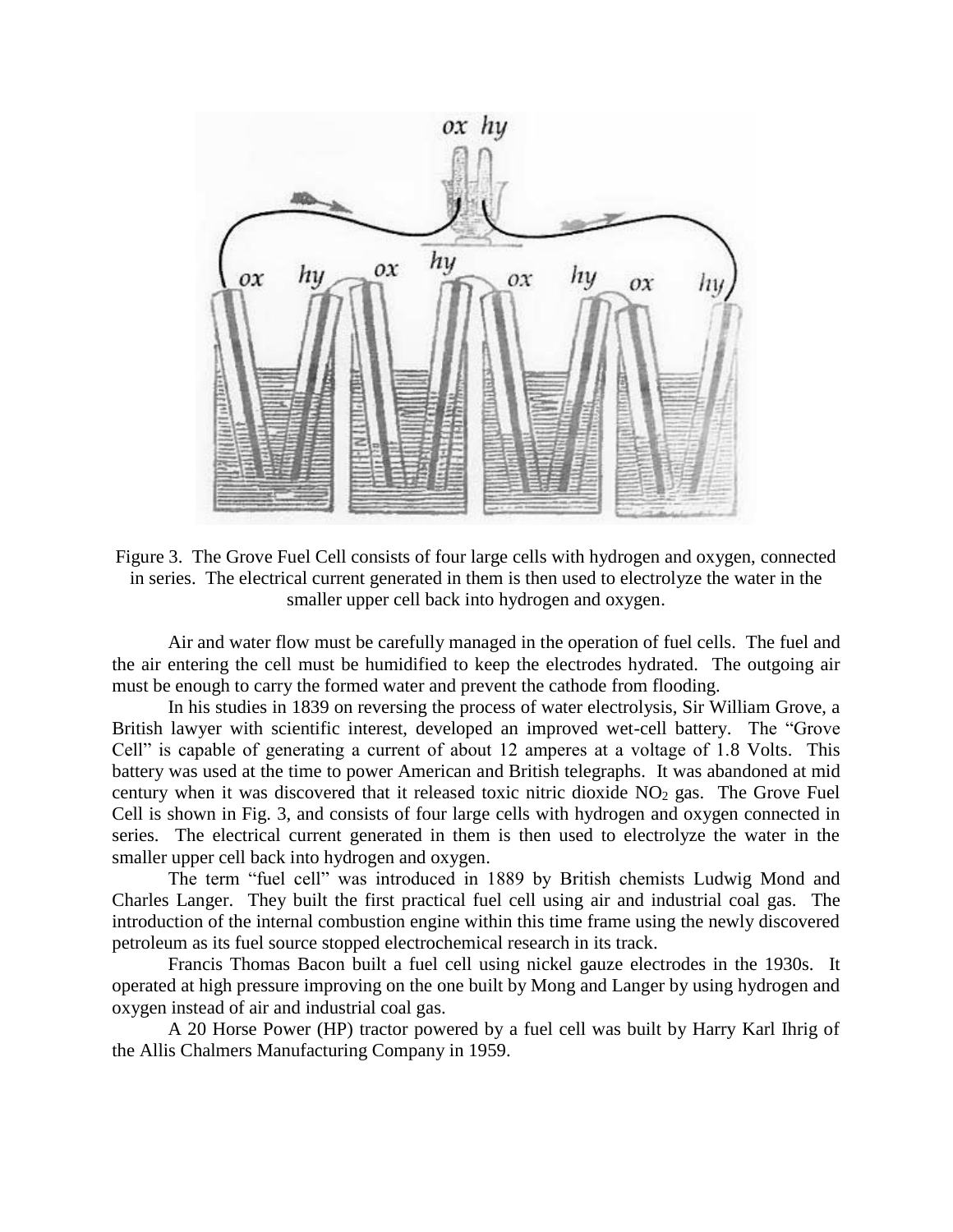The period of 1960-1990 saw fuel cells playing a major role in space exploration with NASA using fuel cells on the Gemini, Apollo and Space Shuttle manned spaced missions.

Recently, using methanol, Robert Hockaday successfully powered a cellular phone for 24 hours using a Microfuel Cell. Time magazine named Geoffrey Ballard founding member of the fuel cell research company, Ballard Power Systems, one of five "Heroes for the Planet," in February 1999. In March 1999, the car company Daimler-Chrysler unveiled the first zero emission fuel cell car having a space for a driver and four passengers. The car had a top speed of 90 miles per hour (mph) with a range of 280 miles. In February of 2001 the United Nations initiated a program to demonstrate clean fuel cell city buses in five developing countries with the worst city air pollution levels. In august of 2001, General Motors unveiled the first fuel cell vehicle powered by hydrogen extracted with a reformer from gasoline. In October of 2001 Motorola laboratories announced the development of miniature direct methanol fuel cells that could be used to power cellular telephones, laptop computers, electronic games and other equipment.

The Patent and License Exchange at the end of the year 2001 named fuel cell technology as the number one automotive and transportation niche market. Fuel cell technology is expected to grow from its 218 million dollar in revenue into a 2.4 billion dollars a year industry.

Space exploration initiated the development of fuel cell technology in the last century. Lately, emission standards are enticing automobile manufacturers to investigate fuel cells with twice the efficiency of an internal combustion engine with negligible harmful emissions. Communication companies are also spending efforts at developing micro power sources for hand held device with the goal of the power source lasting a day to a month without recharge. Government research aims at miniaturizing fuel cells for military applications to power sensors and communication equipment. Some recent applications use fuel cells the size of a pencil's eraser.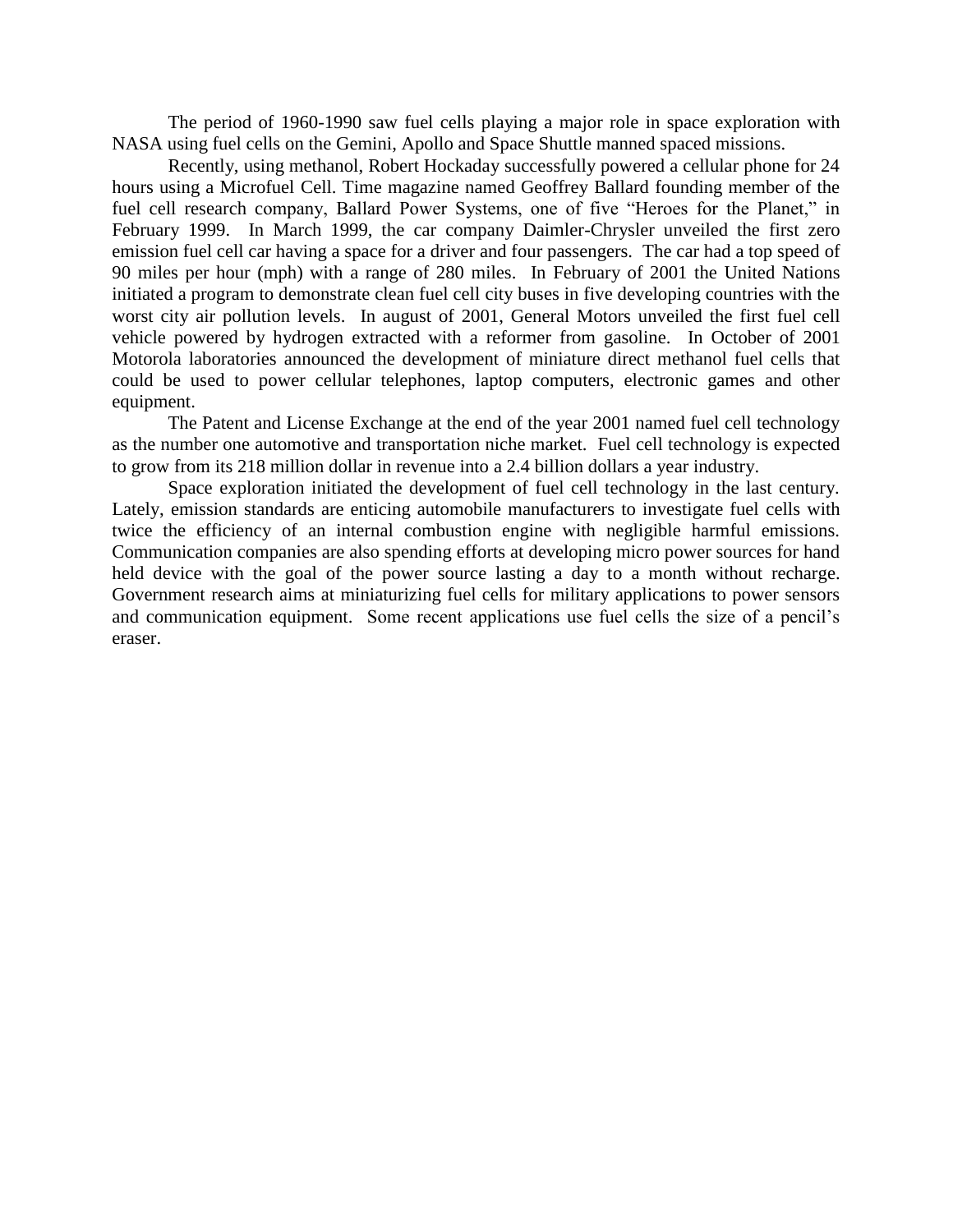

Figure 4. Hydrogen and oxygen are combined in a fuel cell stack producing water and electricity to drive electrical devices.

# **FUEL CELL TYPES**

Numerous types of fuel cells exist, with newer types coming on stream. The main known types of fuel cells are:

## **1. Phosphoric Acid Fuel Cells (PAFC):**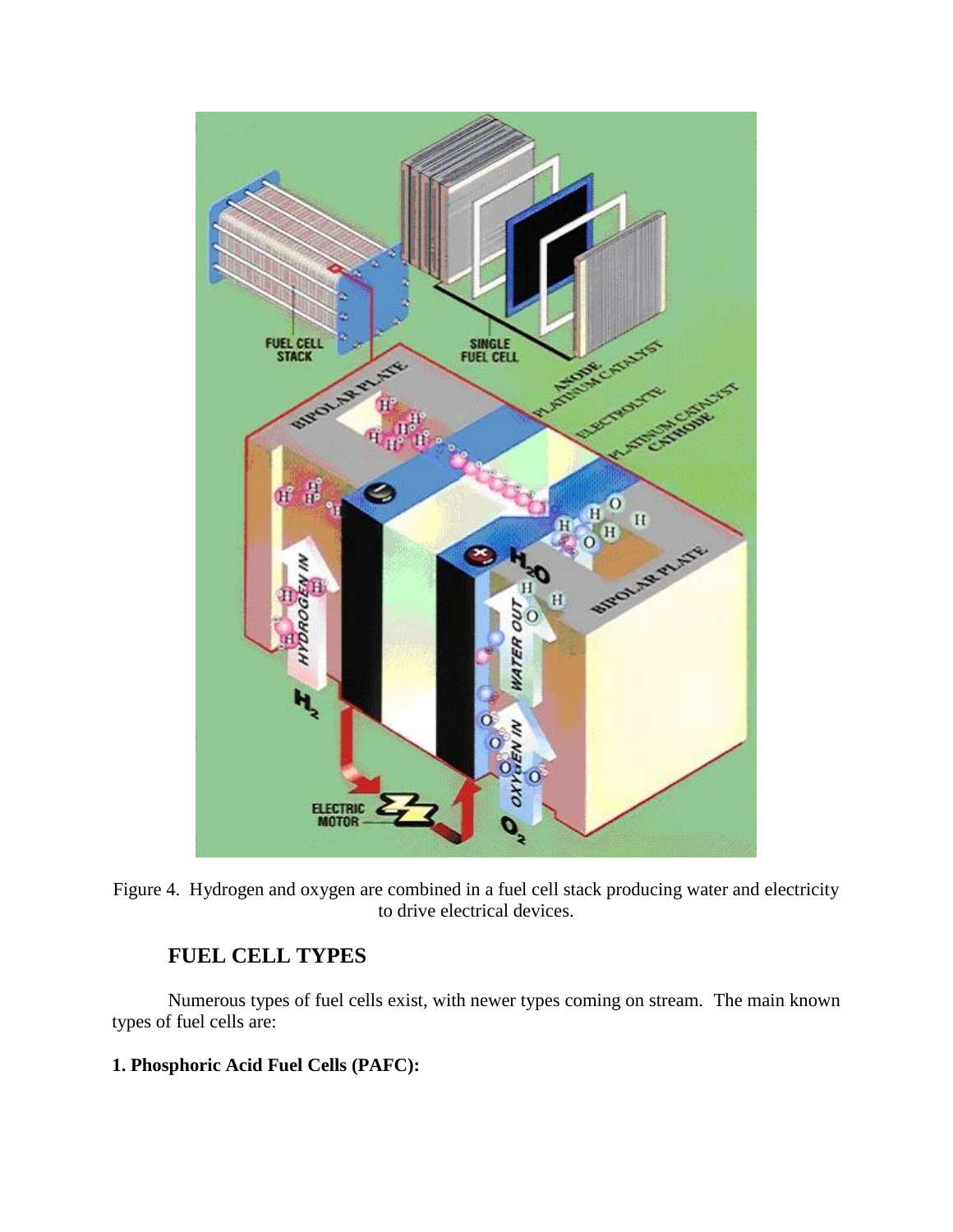These operate in the range of 175-200 degrees Celsius, and use liquid phosphoric acid soaked in a matrix as an electrolyte. Several fuel cells of this type have been installed in commercial facilities and buildings worldwide. The following reactions occur in this cell:

At the anode: 
$$
H_2 \to 2H^+ + 2e^-
$$
 (7)

At the Catholic: 
$$
\frac{1}{2}O_2 + 2H^+ + 2e^- \rightarrow H_2O
$$
 (8)

Overall Reaction: 
$$
H_2 + \frac{1}{2}O_2 \rightarrow H_2O
$$
 (9)

#### **2. Polymer Electrolyte Membranes (PEM) Fuel Cells:**

These work with a solid organic polymer electrolyte in the form of thin permeable sheets of poly[perfluorosulfonic] acid. A typical membrane material manufactured by the Dupont Company and designated as Nafion, consists of three distinct regions:

1. A Teflon-like fluorocarbon backbone consisting of hundreds of repeating chemical units:

$$
-CF2—CF-CF2.
$$

2. Side chains connecting the molecular backbone to the third region:

$$
-O-CF_2-CF-O-CF_2-CF_2.
$$

3. Ion clusters of sulfonic acid ions:

$$
SO_3\hat{\;}H^+.
$$

When a membrane becomes hydrated, the hydrogen ions become mobile. They bond to the water molecules and jump from one  $SO<sub>3</sub>$  site to another within the molecule.

It operates around a temperature of 60-100 degrees Celsius. The electrochemical reactions are the same as Eqs. 7-9. They possess a high power density and can vary their output quickly to follow the power demand. This makes them suitable for automobile applications.

#### **3. Solid Oxide Fuel Cells (SOFC):**

They are made from solid-state materials, particularly ceramic oxides. They use a hard ceramic electrolyte consisting of solid zirconium oxide to which a small amount of ytria stabilizer has been added, instead of a liquid. They operate at a temperature of 600-1,000 degrees Celsius. These are suitable for high power applications including electrical generation stations and motor vehicles.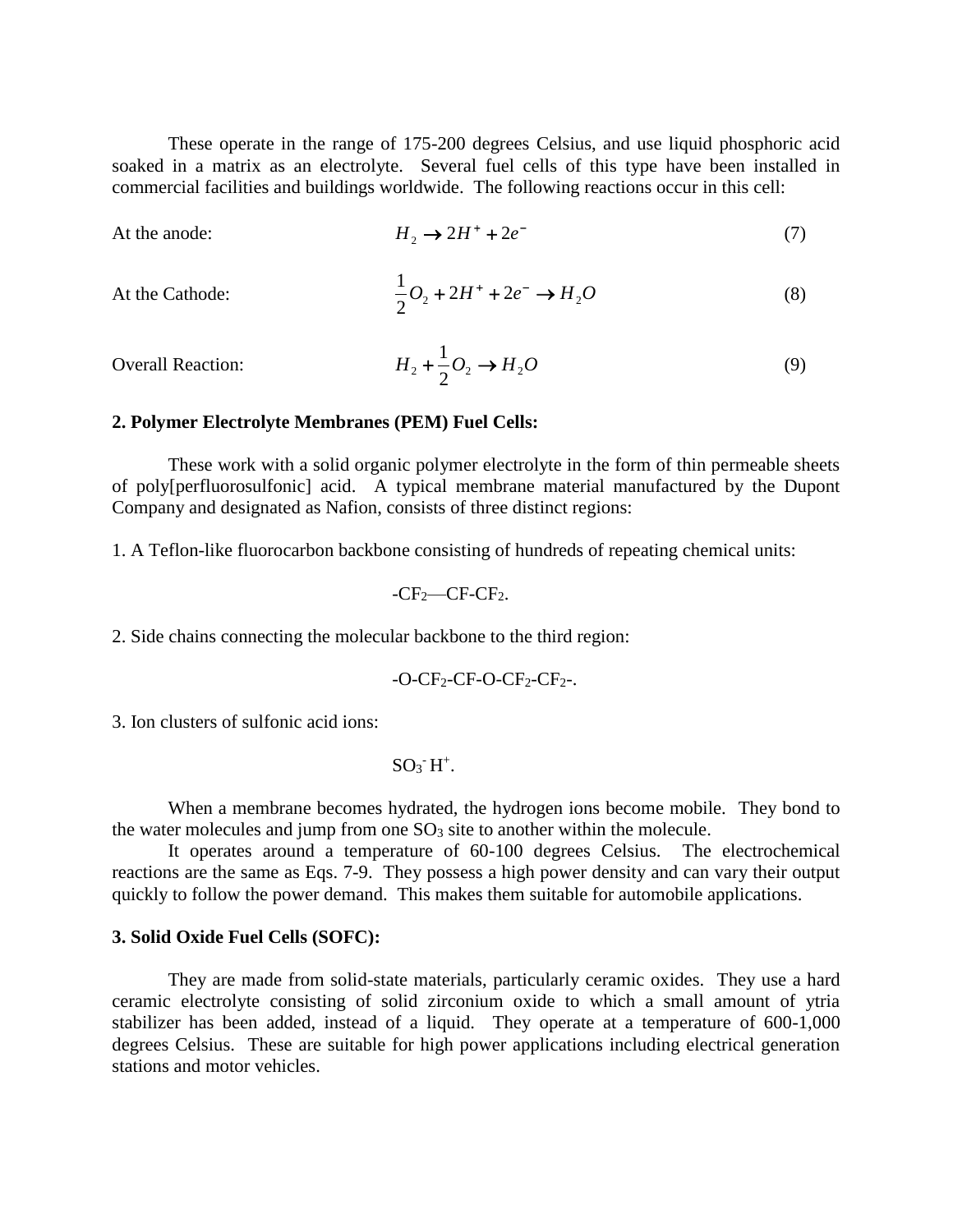They consist of three components: a cathode, an anode and an electrolyte positioned between the anode and the electrode, as shown in Fig. 5. Oxygen contained in air is reduced at the cathode and is converted into negatively charged oxygen ions. Those oxygen atoms travel across the electrolyte to the anode. There they react with the fuel that is delivered to the anode. The fuel is oxidized or burned by the oxygen ions and releases electrons to the external circuit, producing an electrical current. These electrons travel back to the cathode where they reduce the oxygen from the air, continuing the cycle in the process.

Several cells can be stacked as a fuel stack in series as a fuel stack to produce higher voltage and power as shown in Fig. 6. The cell are separated in the fuel stack by interconnects called bipolar separator planes.

 $+\frac{1}{2}O_2 \rightarrow$ 

The relevant reactions in a solid oxide fuel cell are:

At the anode:

$$
H_2 + O^{2-} \to H_2O + 2e^- \tag{10}
$$

At the Cathode:

$$
\frac{1}{2}O_2 + 2e^- \rightarrow O^{2-}
$$
\n<sup>(11)</sup>

(12)

Overall Reaction:



Figure 5. Modular unit of anode, cathode, electrolyte and interconnect layer of a solid oxide fuel cell.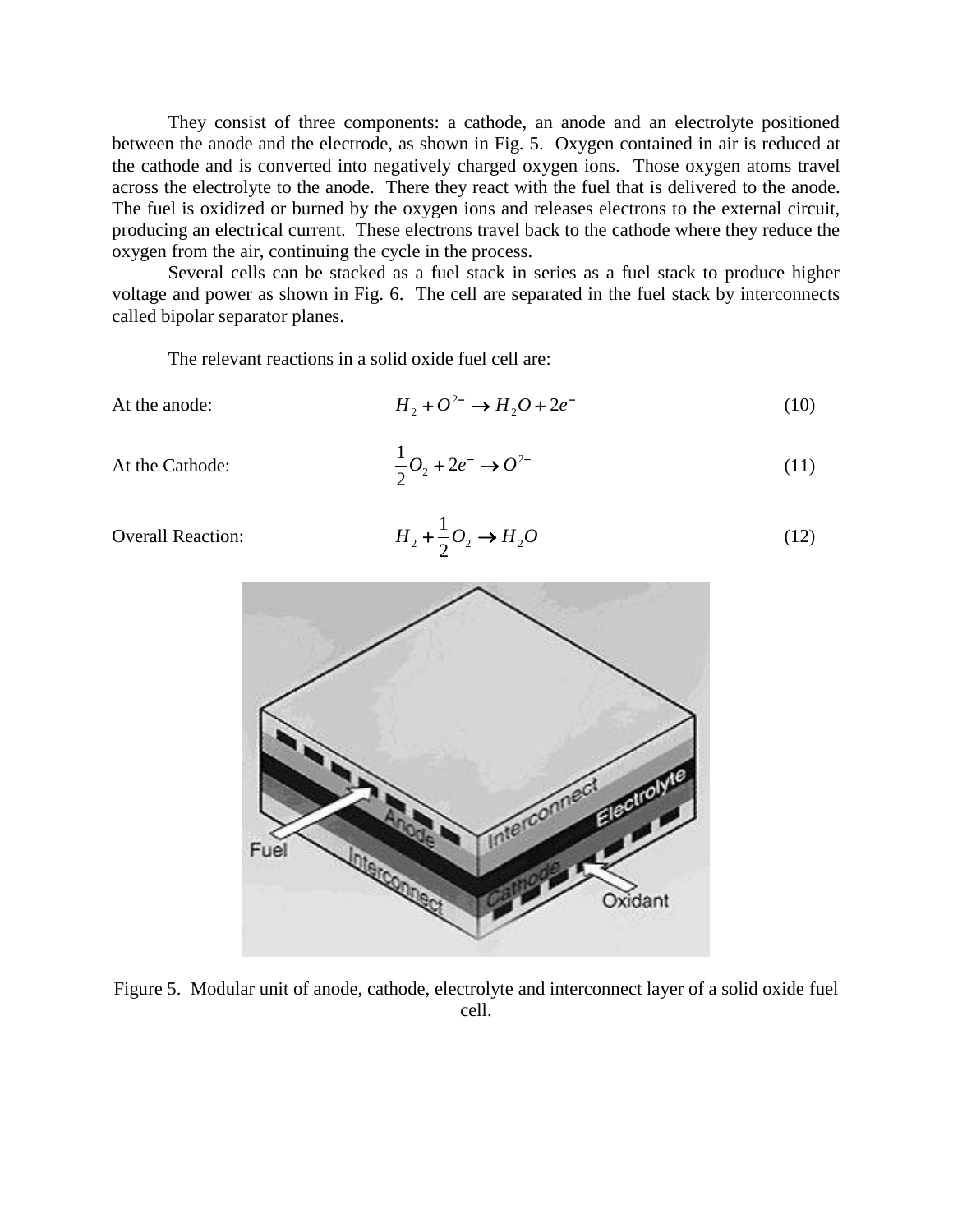

Figure 6. Fuel cell stack of three solid oxide fuel cells modules [9].

#### **4. Direct Methanol Fuel Cells:**

These are similar to the PEM fuel cells except that the anode catalyst itself draws the hydrogen from the liquid methanol. These operate between 120 and 190 degrees Celsius. NASA primarily used these in the space program. They have a large potential to be used over a large range of applications from hand held devices to powering whole structures and buildings.

In a direct methanol fuel cell, the following reactions occur:

At the anode: 
$$
CH_3OH + H_2O \rightarrow CO_2 + 6H^+ + 6e^-
$$
 (13)

At the Catholic: 
$$
\frac{3}{2}O_2 + 6H^+ + 6e^- \rightarrow 3H_2O
$$
 (14)

$$
CH_3OH + \frac{3}{2}O_2 \to CO_2 + 2H_2O
$$
 (15)

#### **5. Molten Carbonate Fuel Cells (MCFC):**

Overall Reaction:

These use molten carbonate salts in the form of a liquid solution of lithium, sodium and/or potassium carbonates as the electrolytes, soaked in a matrix. They operate at a range of 600-1,000 degrees Celsius. The molten salts conduct the carbonate ions from the cathode to the anode. These can be used in power generating stations. The relevant reactions are:

At the anode: 
$$
H_2 + CO_3^{2-} \rightarrow H_2O + CO_2 + 2e^-
$$
 (16)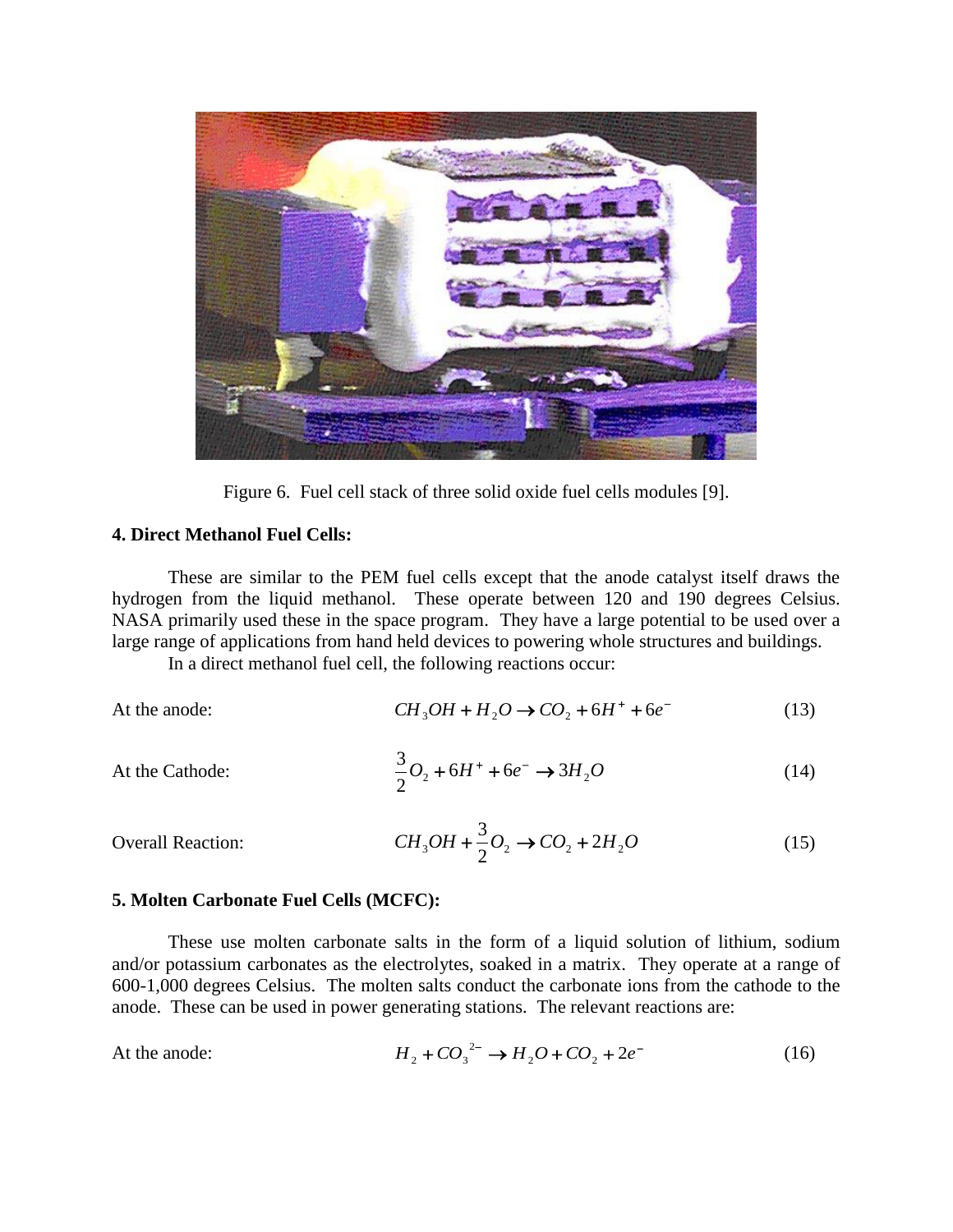At the Catholic: 
$$
\frac{1}{2}O_2 + CO_2 + 2e^- \to CO_3^{2-}
$$
 (17)

Overall Reaction: 
$$
H_2 + \frac{1}{2}O_2 + CO_2 \rightarrow H_2O + CO_2
$$
 (18)

In this type of cell the carbon dioxide is consumed at the cathode and produced at the anode.

#### **6. Alkaline Fuel Cells (AFC):**

Use compressed hydrogen and oxygen and use an aqueous solution of potassium hydroxide in water soaked in a matrix as the electrolyte. They operate between 90-100 degrees Celsius. NASA has also used these in the space program. They have been too costly so far for commercial applications. The relevant reactions are:

At the anode: 
$$
H_2 + 2(OH)^{-} \rightarrow 2H_2O + 2e^{-}
$$
 (19)

At the Catholic: 
$$
\frac{1}{2}O_2 + H_2O + 2e^- \rightarrow 2(OH)^-
$$
 (20)

Overall Reaction:  $H_2 + \frac{1}{2}O_2 \to H_2O$  $+\frac{1}{2}O_2 \rightarrow$ 

#### **7. Regenerative Fuel Cells:**

This is the latest introduction to the family of fuel cells. Water is separated into hydrogen and oxygen by an electrolyzer. Hydrogen is fed into the cell, generating electricity heat and water, which can be recirculated to the cell.

(21)

Carbon nanohorns, which are carbon nanotubes tapered at one end, which are manufactured from the soccer ball shaped fullerene molecules, can make excellent electrodes for fuel cells. They are the basis of a new generation of micro fuel cells.

### **FUEL CELLS OPERATION**

Hydrogen fuel produced by wind, nuclear or solar methods stored in palladium, titanium or uranium beds, or in the form of metal hydrides, or hydrogen rich gas produced on board from different hydrogen rich fuels is fed through channels in one bipolar plate. Oxygen from air enters the fuel cell through another bipolar plate. A catalyst such as platinum starts a reaction that strips an electron from the hydrogen. These electrons create an electric current flowing through an electric motor driving a vehicle, or to electric generators producing electricity. The positive hydrogen ions pass through the electrolyte membrane to the platinum catalyst cathode where it combines with oxygen forming water. The only emissions are heat and water.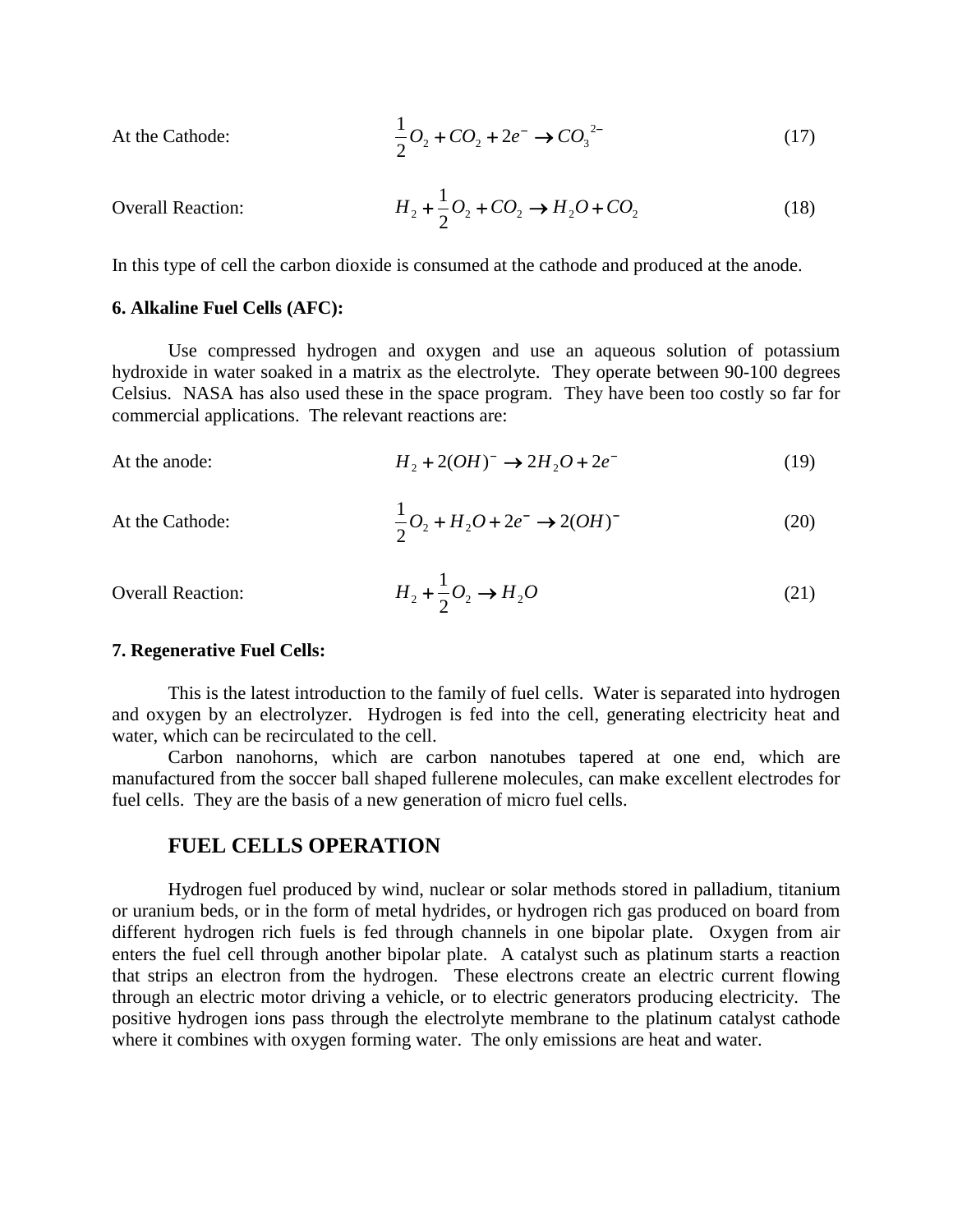In a fuel cell an energy balance of chemical energy, electrical energy and heat energy occurs:

$$
Field chemical energy = Electrical energy produced + Heat energy released \qquad (22)
$$

The power delivered by a fuel cell in terms of the produced current I in amperes and the terminal voltage V in volts is:

$$
P = I.V [Watts]
$$
 (23)

The power density is the ratio of power to the volume of the cell, and the specific power is the ratio of power to the weight of the cell. These two quantities must be minimized for transportation and hand held applications.

The maximum cell voltage ΔE for the hydrogen air fuel cell reaction is given in terms of the Gibbs free energy change at a given temperature and pressure by the relationship:

$$
\Delta E = -\frac{\Delta G}{n.F} \tag{24}
$$

where: n is the number of moles of electrons per moles of  $H_2$  in the reaction, F is Farady's constant =  $96,487$  [Coulombs] or [Joules/Volt], represents the charge transferred per mole of electrons.

At a pressure of one atmosphere, the Gibbs free energy change per mole of hydrogen is given in terms of the reaction temperature T in Kelvins, the enthalpy change  $\Delta H$  and the entropy change ΔS by:

$$
\Delta G = \Delta H - T\Delta S \tag{25}
$$

Combining Eqns. 24 and 25 yields:

$$
\Delta E = \frac{T\Delta S - \Delta H}{n.F}
$$
 (26)

The operational temperature limits the operation of a Fuel Cell. The heat generated by the thermo chemical reaction must be released, or used for cogeneration of thermal energy. We use an example to explore the limitation that temperature imposes on Fuel Cell operation.

#### **EXAMPLE**

At room temperature of 298 Kelvins (25 degrees Celsius), and a pressure of 1 atmosphere, the cell voltage according to Eqn. 24 is: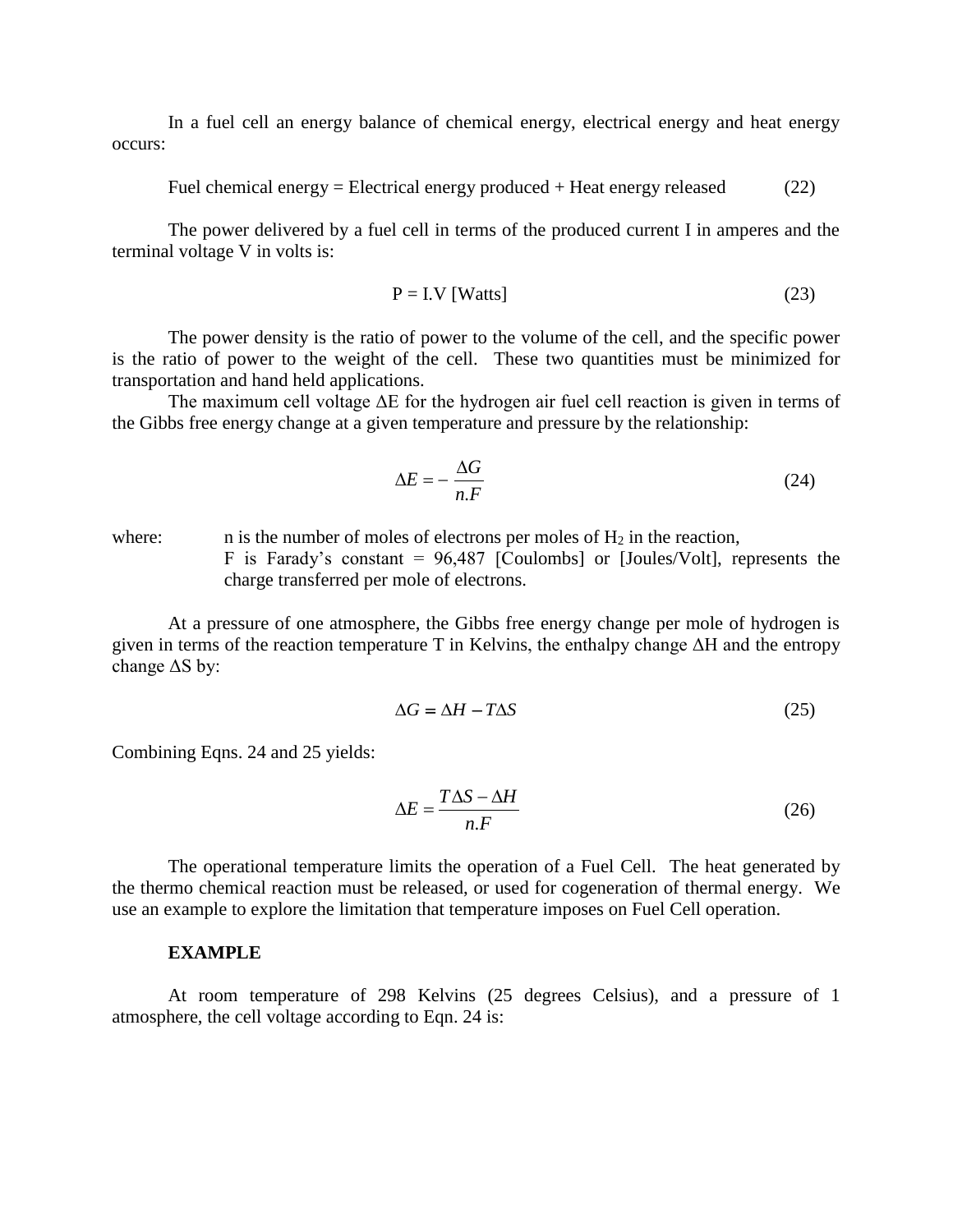$$
\Delta E = \frac{T \Delta S - \Delta H}{n.F}
$$
  
= 
$$
\frac{(298 K)(-163.2 J/K) - (-285,800 J)}{(2)(96,487 J/V)}
$$
  
= 
$$
\frac{237,166.4 J}{192,974 J/V}
$$
  
= 1.229 Volts

where:  $\Delta S = -163.2 \, J / K$ ,  $\Delta H = -285,800 J$ .

At the operational temperature of 353 degrees Kelvin or 80 degrees Celsius, assuming negligible changes in the thermodynamic functions, the voltage becomes:

$$
\Delta E = \frac{(353 K)(-163.2 J/K) - (-285,800 J)}{(2)(96,487 J/V)}
$$
  
= 
$$
\frac{228,190.4 J}{192,974 J/V}
$$
  
= 1.183 Volts

Thus a voltage decrease is observed for higher operational temperatures. Accounting for the use of air instead of pure hydrogen, using humidified air instead of dry gases, further decreases the voltage to 1.16 Volts at atmospheric pressure and 80 degrees Celsius.

# **MICROBIAL FUEL CELLS**



Figure 7. Microbial electrolysis of hydrogen [11].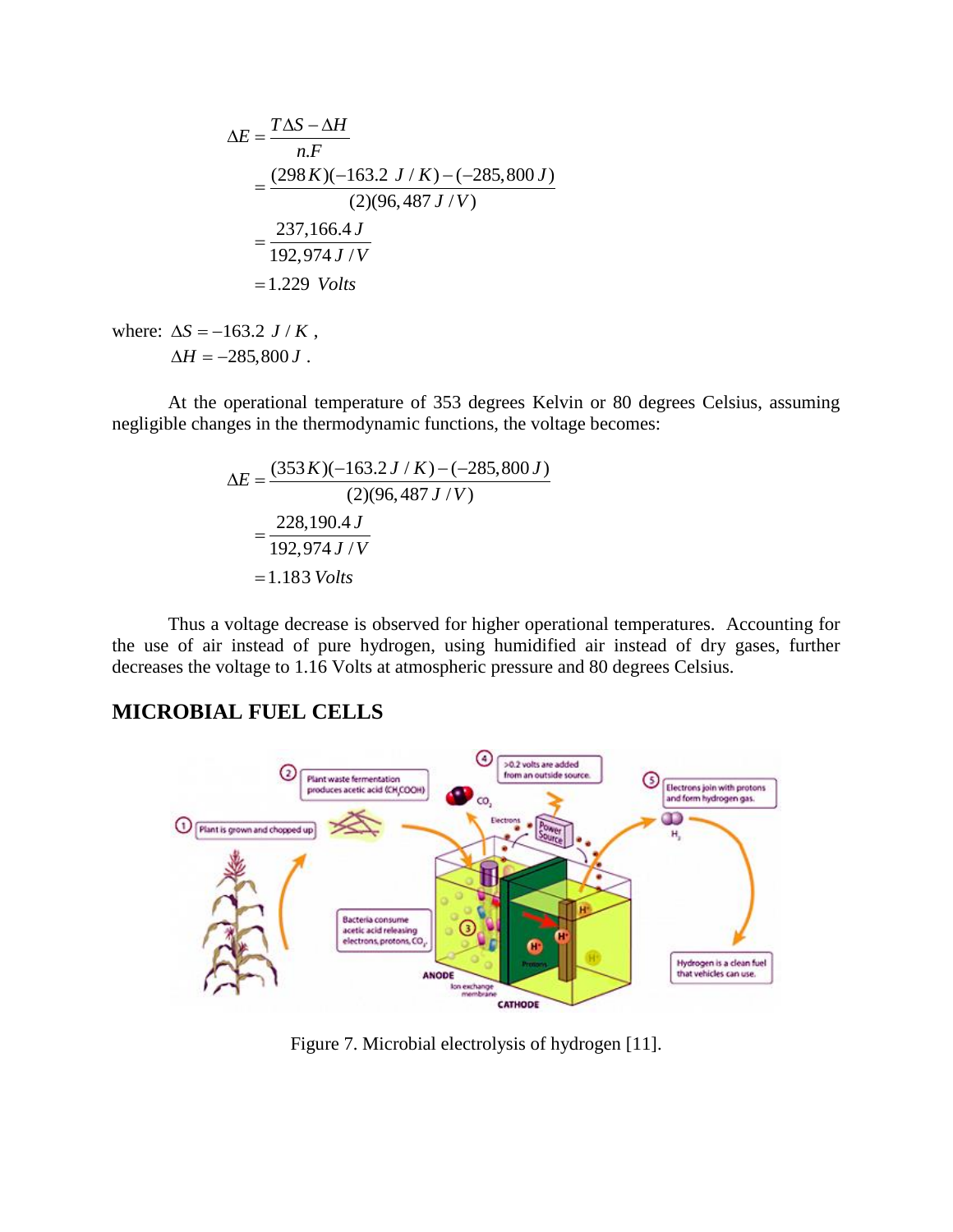Microbial Fuel Cells (MFCs) contain bacteria that convert organic material, such as food and bodily waste, into electricity, leaving clean water behind. In addition to being a potential source of renewable energy, MFCs can also provide people in rural areas with sanitary water. An individual MFC is made up of four parts: the anode, which houses the bacteria and organic matter in an oxygen-free environment; the cathode, which contains a conductive saltwater mixture; the proton-exchange membrane, which divides the anode and cathode and allows protons to move between the two chambers; and the circuit, which allows electrons to enter the cathode. Bacteria in the anode chamber turn the wastewater into carbon dioxide, protons and electrons. The protons and electrons move through the fuel cell and merge with the oxygen to make clean water [11].

MFC technology is over a century old. The history of MFCs dates back to University of Durham professor M.C. Potter's successful 1911 experiment to generate electricity from E. coli. Potter made a basic fuel cell, but the biology of bacteria was poorly understood at the time, so there was not much room for improvement. In fact, it was not until the 1980s that further significant developments in the field of MFCs took place [11].

Researchers have been working to take advantage of MFCs as an alternative source of fuel, and for desalination and the treatment of wastewater. In 2012, Indian government officials allocated \$20 billion or 1.1 trillion rupees for the treatment and reuse of wastewater over a fiveyear period [11].

### **HYDROGEN SAFETY ISSUES**

Of great concern in a future hydrogen gas economy is the safety of gas installations as tanks and pipelines, which can be subject to tragic explosions. The Hindenburg dirigible accident is memorable about the reactivity of hydrogen in air.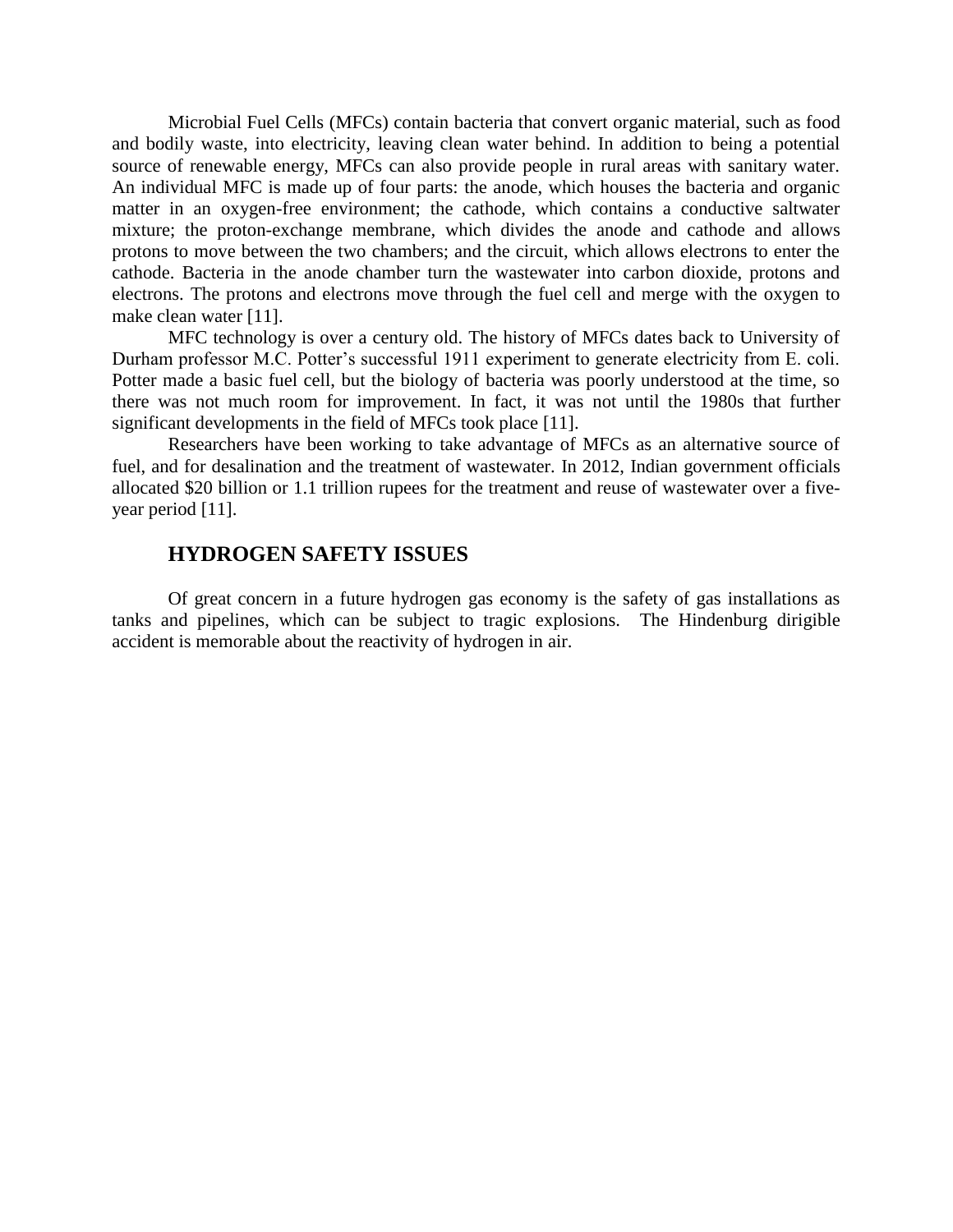

Figure 8. The Hindenburg using hydrogen burst into flames upon mooring.

However experience exists in the handling of pipelines carrying hydrogen gas among existing oil refineries. Natural gas, which is methane or CH4, is itself a greenhouse gas. It is also the source of  $CO<sub>2</sub>$  greenhouse gas emissions, even though each unit of energy produced by methane yields  $2/3$  less  $CO<sub>2</sub>$  than coal, and  $1/3$  less than oil. Operation of gas powered power plants at high temperatures and pressures, may allow the sequestration of  $CO<sub>2</sub>$  in the form of a liquid with further disposal into porous geological formations.

Hydrogen should be the ultimate fuel since its combustion yields water and energy. From that perspective it can be considered the "immaterial material." Yet, it is not a fuel per se, but rather an "energy carrier ."

Currently, hydrogen is popular as rocket fuel. It is abundant in the Earth's water bodies, but must be extracted from water. Its extraction from water needs a supply of energy that is carbon free. This suggests wind, solar, photovoltaic and nuclear energy routes.

## **FUEL CELL APPLICATIONS**

Numerous applications are envisioned for Fuel Cells. In some of these applications the Fuel Cell is replacing conventional electrical batteries. The difference is that the electrodes in the fuel cell act as catalysts to speed up the reaction, and the reaction takes place in the fuel cell volume, not just at the electrodes like in the case of batteries. This continuous source of electricity needs a continuous source of hydrogen providing electrons at the anode. The electrolyte transfers the charged particles between the anode and cathode without affecting them. Heat at a temperature ranging from 80 to 1,000 degrees Celsius is normally required, depending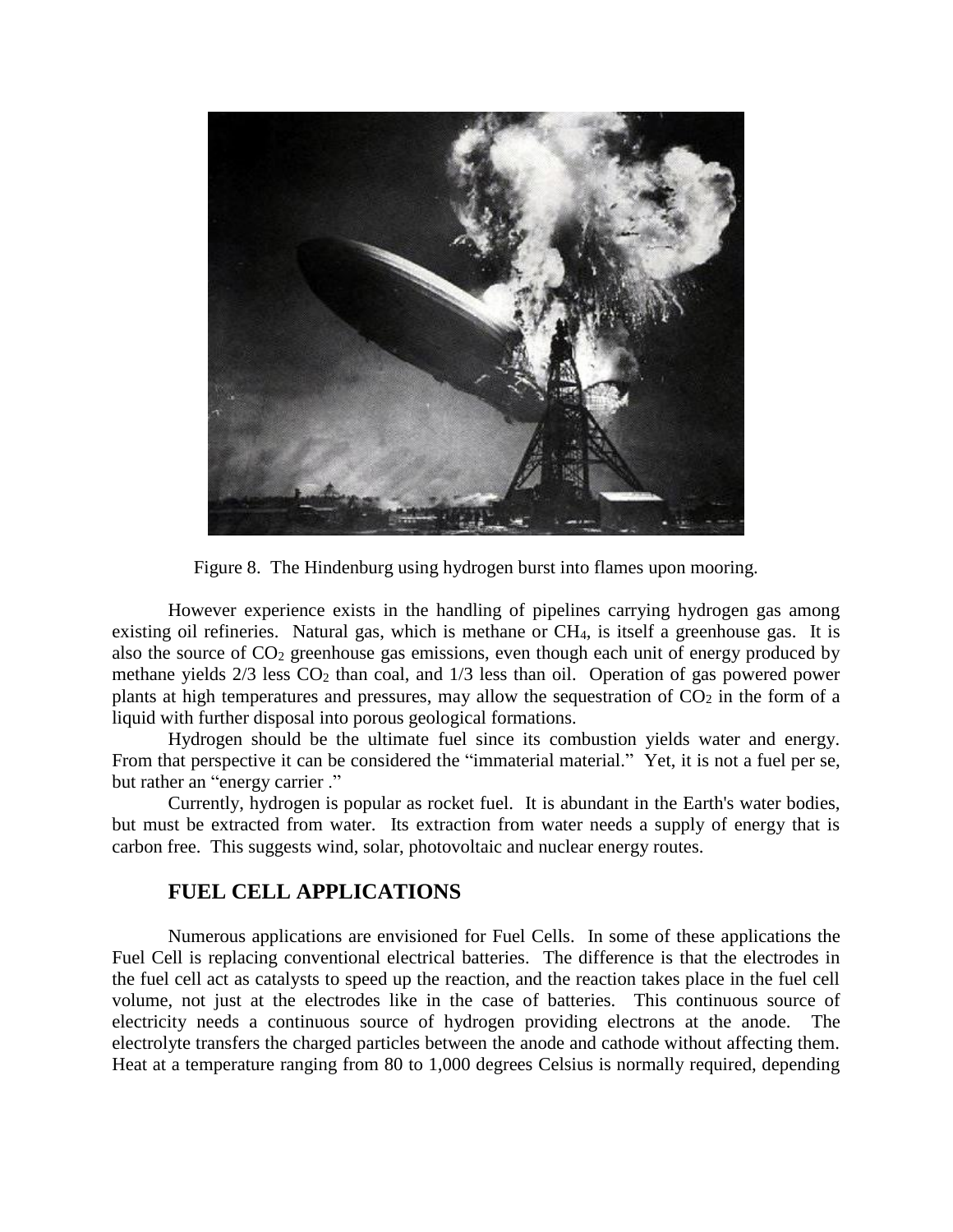on the type of fuel cell. This range of temperature dictates the possible applications of different types of fuel cells.

### **1. Space Exploration:**

NASA began using Fuel Cells in the 1950s seeking self-contained energy sources on its manned space missions. They are simpler and more compact than solar array sources, and they are more portable than large batteries as a power source for space vehicles instrumentation.

### **2. Transportation and Specialty Vehicles:**

Concerns about costs, availability and environmental pollution are leading to a growing interest in Fuel Cells, as a replacement for the internal combustion engine in automotive and mass transit systems. Less than 15 percent of the energy content in gasoline is utilized in today's cars. Fuel cells can capture up to 85 percent of the energy content of a given fuel. Many fuels have been suggested as a source of hydrogen, including: Ammonia, animal waste gas, biomass gas, ethanol, gasoline, gas to liquid synthetic gas, hydrogen hydride, kerosene, landfill gas, methanol, naphtha, methane or natural gas, propane, and waste treatment gas. The ultimate fuel source is just hydrogen in liquid form or compressed obtained from water through different processes. Fuel cells have been suggested for powering cars as shown in Figs. 9 and 10, trucks, buses, two and three wheeled vehicles, locomotives, surface ships and submarines, specialty vehicles and equipment for construction and mining, and lawn tractors and equipment. Table 4 shows the levels of emissions expected in such vehicles using fuel cells.



Figure 9. Configuration of a 50 kW Fuel cell Power Plant with a methanol reformer.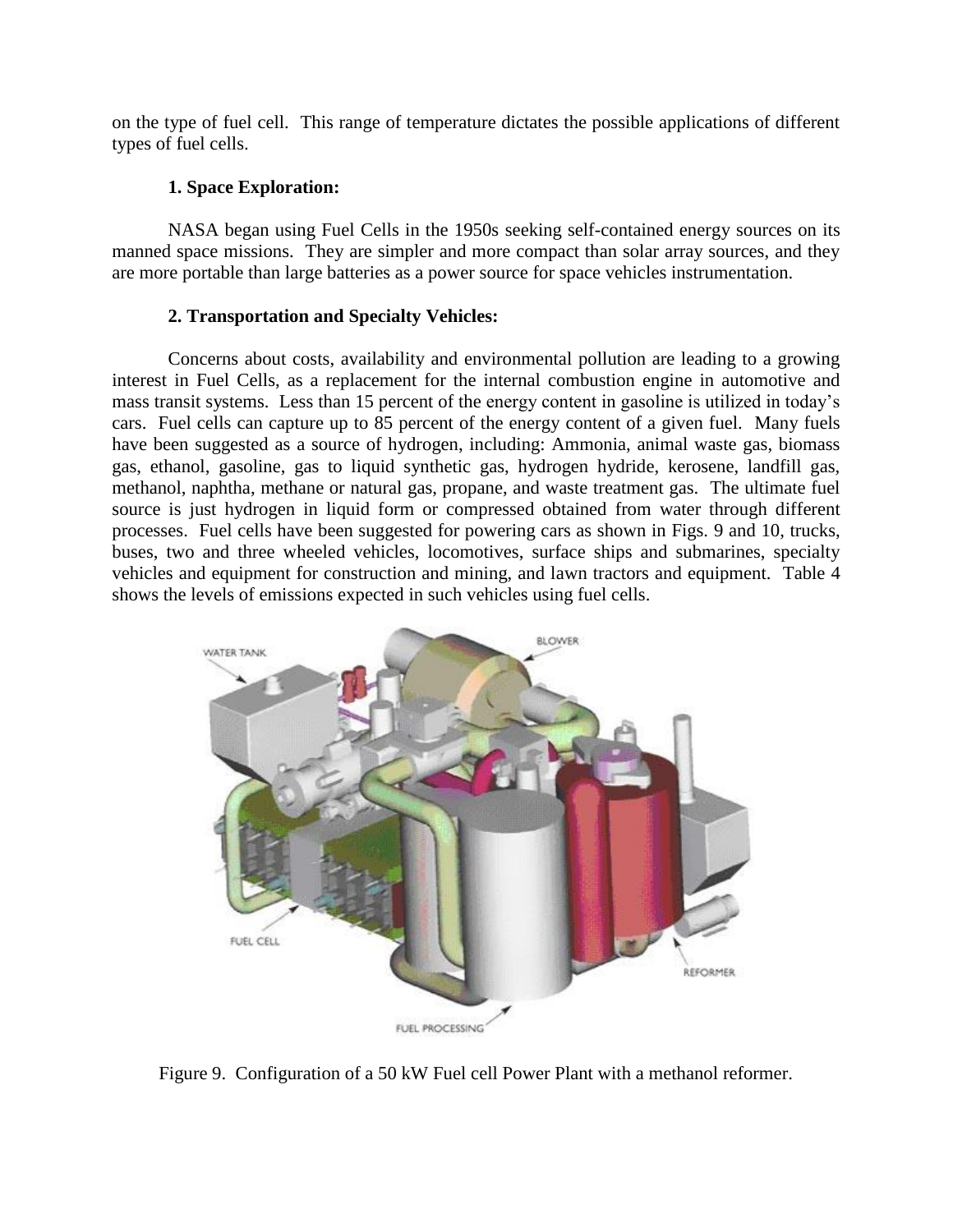### **3. Residential power:**

Fuel cells could become the basis of a distributed system of power generation for homes and commercial installations like hospitals. Hydrogen would be distributed in the existing natural gas distribution system and electricity would be produced at the usage site eliminating the need for cables and avoiding the power lines significant transmission losses over long distances. Figure 9 shows the configuration of a 50 kW power plant using a methane reformer to produce hydrogen.

### **4. Defense Applications:**

Development has been underway of hand-sized fuel cells capable of powering military applications including miniature sensors on the battlefield and armor with camouflage and communication capabilities.

### **5. Hand held devices:**

Fuel cells can power wireless communication devices such as cellular phones and laptop computers for up to 20 hours of uninterrupted use per single charge.

Table 4. Relative pollutants releases from different power sources for transportation vehicles.

| Pollutant           | Low Emission<br>Vehicle | Super Ultra Low<br>Emission Vehicle | <b>Fuel Cell Vehicle</b> |
|---------------------|-------------------------|-------------------------------------|--------------------------|
| <b>Hydrocarbons</b> | 0.09                    | $\rm 0.01$                          | 0.005                    |
| Carbon Monoxide     | 4.20                    | 0.00                                | 0.00                     |
| Nitrogen Oxides     | 0.07                    | 0.02                                | 0.00                     |



Figure 10. The P2000, a Ford Motor company design of a vehicle using a direct hydrogen polymer electrolyte fuel cell.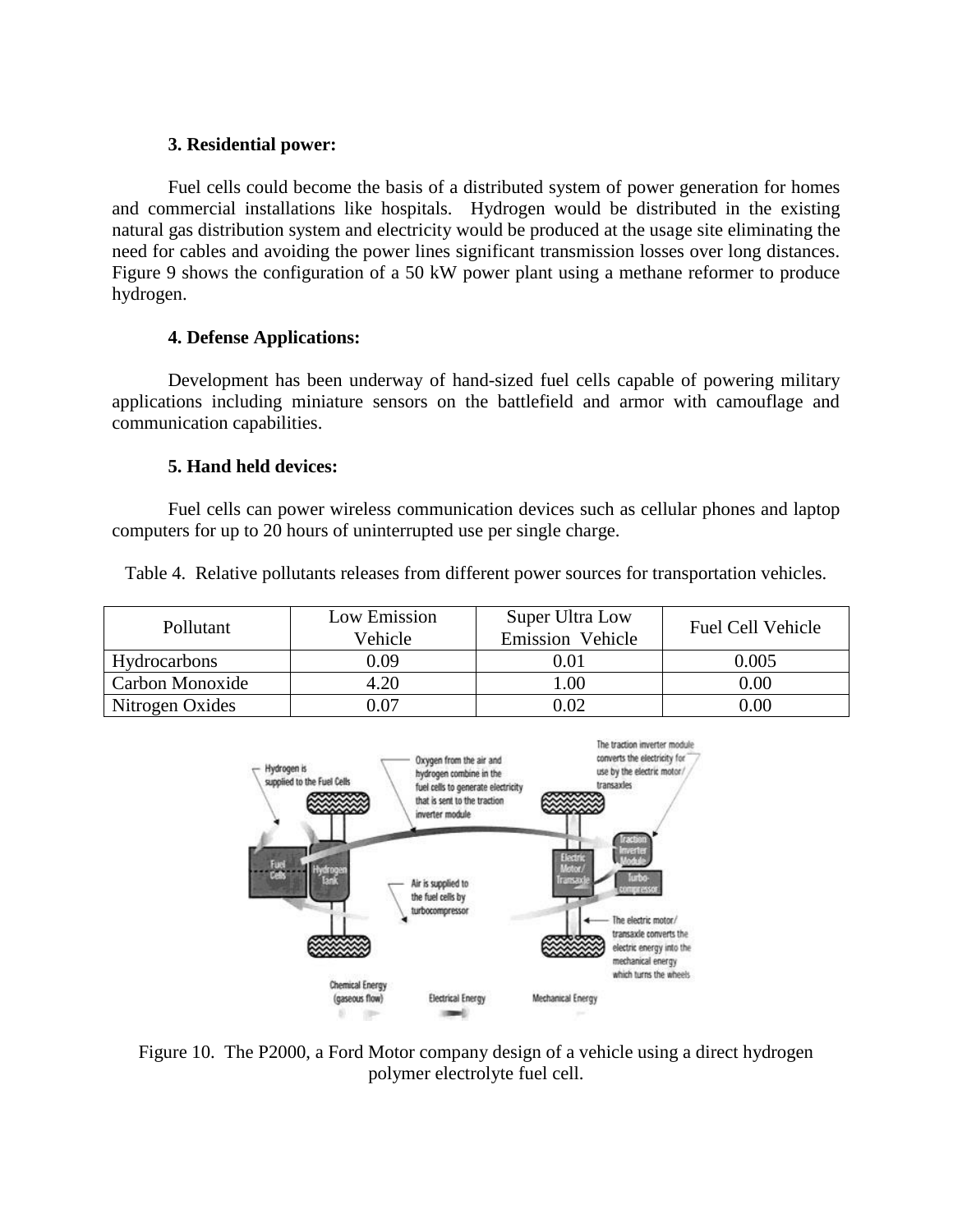## **THE ENVIRONMENTAL NECESSITY FOR HYDROGENATION AND DECARBONIZATION**

Until recently, few questions were asked about the air pollution effects of coal. In 1998 electric power plants in the USA burned 134 percent more coal than in 1973. By the year 2015, coal use is projected to increase by 20 percent. Coal combustion releases to the environment a diverse array of pollutants. These include carbon dioxide as a greenhouse gas, sulfur oxides and nitrogen oxides which act as precursors to acid rain. Radioactivity contained in the coal ore bodies, the benzo-a-pyrene cancer causing compound, polycyclic organic matter, particulate matter in the form of soot, smoke and toxic metals like lead, cadmium, arsenic, beryllium and mercury are also released. These pollutants affect human health and the environment in a pernicious way, leading to asthma, respiratory diseases and premature death.

The first ominous warning about coal burning health effects appeared in the Meuse Valley of Belgium in 1930, when emissions from coal powered factories lead to 60 deaths and 6,000 illnesses. In 1948 in Donora, Pennsylvania, there were 20 deaths versus 2 normally expected in a 4-day period during which 6,000 of the 14,000 people in the valley became sick. There were 8 episodes in London between 1948 and 1962 in each of which hundreds of excess deaths were reported. In 1948 six hundred people in London died from smog linked to open grate coal fires. In December 1952, stagnant air over London trapped smog and soot from millions of chimneys leaving 3,500 of its residents dead. Coal pollution was still killing Londoners in 1956 when the British Parliament passed a law severely restricting the burning of coal in homes. There were three instances in New York City involving over a hundred deaths, one in November 1953 causing 360 deaths, another in January 1963 leading to 500 deaths, and a third in November 1966 leading to 160 deaths.

There are about 50,000 deaths in the USA each year due to air pollution, of which 10,000 to 20,000 are attributable to coal burning. If we conservatively consider the 10,000 deaths per year figure and the 2 million total deaths per year in the USA, this suggests that:

$$
\frac{10,000}{2x10^6} = 0.005
$$

or 0.5 percent or 1/200 of Americans who die per year are dying prematurely from coal burning air pollution. This estimate is an average value and the uncertainty involved can make it ten times smaller or ten times larger.

The methods used in extracting energy from coal have changed very little in the past 200 years. The USA utility industry runs several hundreds coal units built in the 1950s. In the process they release 6 million tons of Nitrogen oxides  $(NO<sub>x</sub>)$  per year, which is 1/3 of the annual emissions in the USA. Nitrogen oxides are the major ingredients, which lead to the formation of ozone smog, an odorless, colorless gas that attacks and destroys lung cells. In a given summer, smog triggers 6.2 million asthma attacks. It sends 159,000 people to the emergency rooms, and generates 69,000 hospital admissions.

Coal burning for electrical power generation also releases 13 million tons of sulfur dioxide  $(SO<sub>2</sub>)$  per year, which is  $2/3$  of emissions. Combined with fine soot particulates, it forms "sulfate particulates" and is linked to 45,000 premature deaths in the USA annually. The main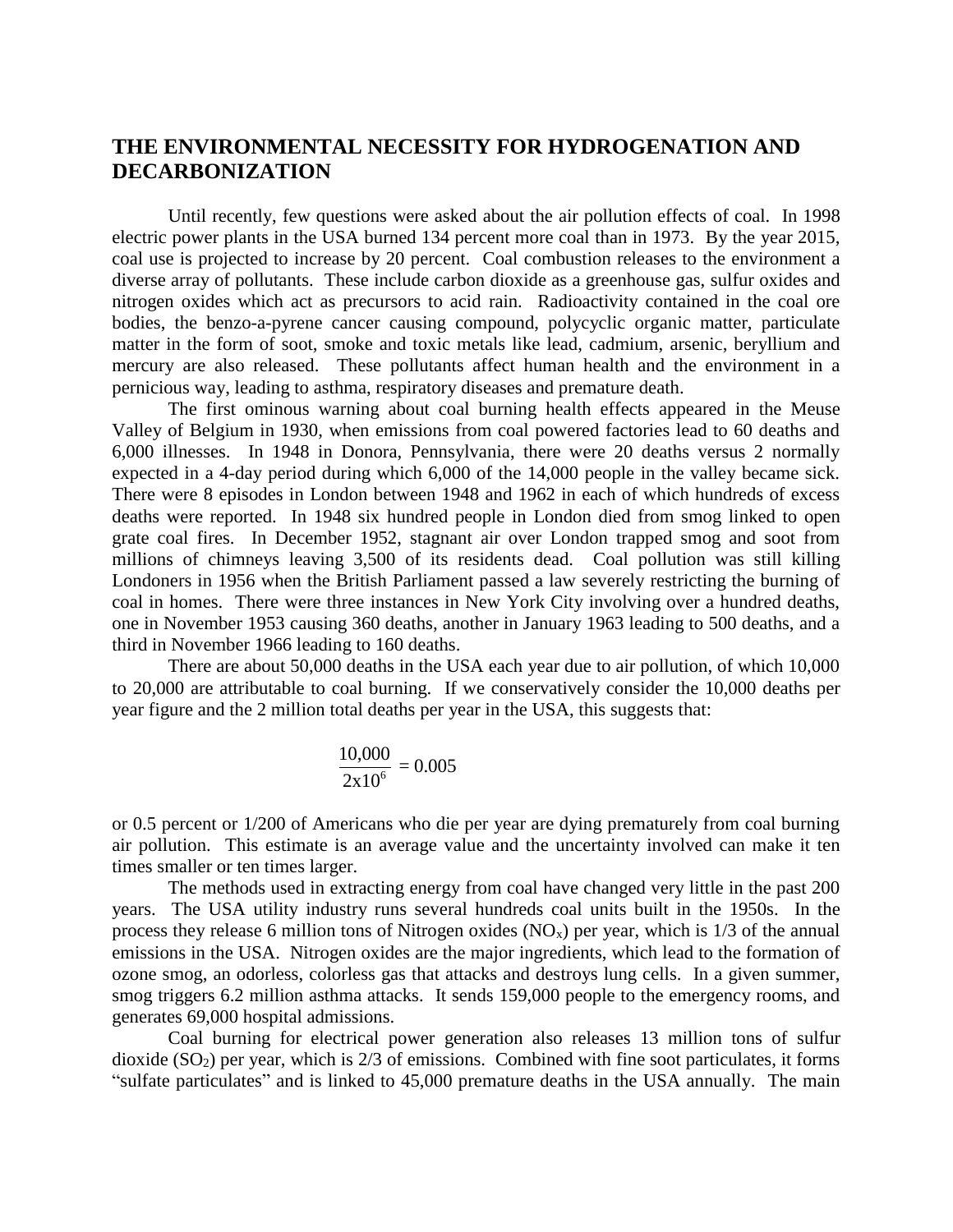sufferers are the elderly and individuals with heart and lung disease, which are at the greatest risk in addition to infants, and those with compromised immune systems.

On top of this, coal-burning utilities emit 2 billion tons of the greenhouse gas carbon dioxide per year, which is 36 percent of all USA emissions. Carbon dioxide added to the atmosphere remains active as a greenhouse gas for about 100 years.

Coal-fired power plants are also the largest mercury polluter in the USA. In the USA, 52 tons of mercury are released per year. In more than 40 states, mercury contamination of the food chain is so severe that health officials have banned consumption of certain fish by pregnant women and children, who are most susceptible to the health effects of mercury. The USA Department of Health now ranks mercury as the third most deadly chemical in our environment. Its toxicity has been long known leading to dementia and irreversible brain damage. Hat makers who used mercury to shape hats in England were noticed to suffer from its toxicity, hence the expression: "mad as a hatter," notoriously expressed in the Alice in Wonderland story.

In other parts of the world, the use of coal is resulting in major health problems, caused by arsenic and fluorine in coal. The use of coal in the Guizhou Province in Southwest China has caused thousands of arsenic poisonings. The symptoms appear as freckled skin or squamous cell carcinomas. Ten million people are afflicted by fluorosis, which can soften and disfigure teeth and bones. Damp and cool autumn weather encourages farmers to use coal indoors in coal burning stoves, for drying their crops such as peppers. Fluorosis is so common because high fluorine coal is combined with high fluorine clay to make coal briquettes.

Chinese coals contain about 35,000 parts per million (ppm) of arsenic, compared with USA coal containing a more tolerable 22 ppm of arsenic. What makes the situation worse in China is that the forests were denuded by the early 1900s, eliminating wood as an energy source, leading people to mine coal from the hillsides. Most homes are designed without chimneys leading to the accumulation of the combustion products indoors. It is estimated that fresh chili peppers contain 1 ppm of arsenic when fresh, increasing to 500 ppm after being dried indoors over coal fires.

Since the cleaning up of coal burning through pollution control technologies remains in large measure an exercise in wishful thinking, adopting hydrogenation effort using wind, nuclear and solar sources becomes the logical way to proceed.

## **THE HYDROGEN NUCLEAR ECONOMY**

Currently nuclear fission energy is used in an inefficient way as an expensive way of boiling water to produce steam and then electricity. Nuclear power plants are operated half the day to satisfy demand at the peak hours. Instead, nuclear power plants can be operated economically ats base load to primarily produce hydrogen for both transportation and as a portable fuel. Neither the power plants nor the produced fuel would generate pollutants. Wind turbines and solar technologies can satisfy part of the demand by billions of people, but the majority of the demand will have to be satisfied by the nuclear approach to hydrogen.

High temperature electrolysis of water can be used to efficiently produce hydrogen for distribution possibly through the existing natural gas distribution pipeline system. Electricity can also be used locally to dissociate water, whenever available, through low temperature electrolysis. For a location that is short on water supplies in arid regions of the world, or with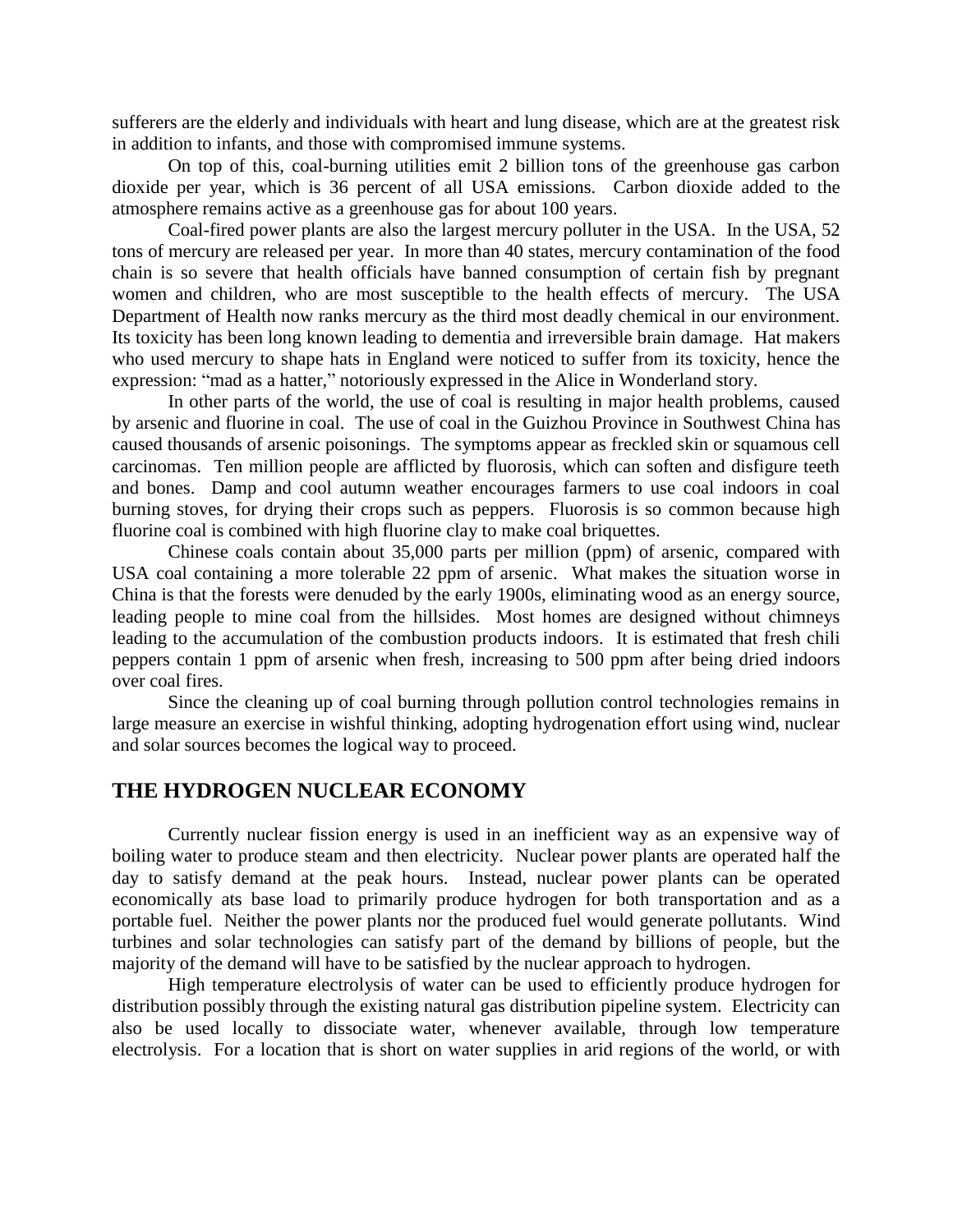polluted water supplies from agricultural wastes, the burning of hydrogen will provide both a source of energy and pure unpolluted water.

The ultimate course toward a hydrogen economy would be the development of fusion reactors which themselves burn hydrogen in the form of its isotopes deuterium, produced from heavy water or  $D_2O$  electrolysis, and tritium, tritium would be produced from the isotope of lithium: 3Li<sup>6</sup>, and in the process produce hydrogen from water. They would offer three advantages compared with fission plants:

- 1. No fission products are produced, requiring geological isolation like in the case of fission reactors, even though some activation products will be produced, and there will be a need to handle tritium which a radioactive isotope of hydrogen.
- 2. Fusion reactors are not subject to criticality accidents like fission reactors, even though some plasma disruption accidents can occur.
- 3. The fuel supply in the form of heavy water and lithium are practically unlimited.

## **FISSION REACTORS FOR HYDROGEN PRODUCTION**

The thermo chemical production of hydrogen if fission reactors are used requires operation at high temperatures ranging from 750 to 1,000 degrees Celsius. It also requires the transfer of the process heat from the reactor to the chemical plant at high temperature. The reactor plant and the chemical plant are thus to be isolated from each other. Considering that each has its particular inventory of hazardous materials, the safety design and analysis of the combined configuration has to be addressed. Three fission reactors designs that could operate at the required high temperature can been identified: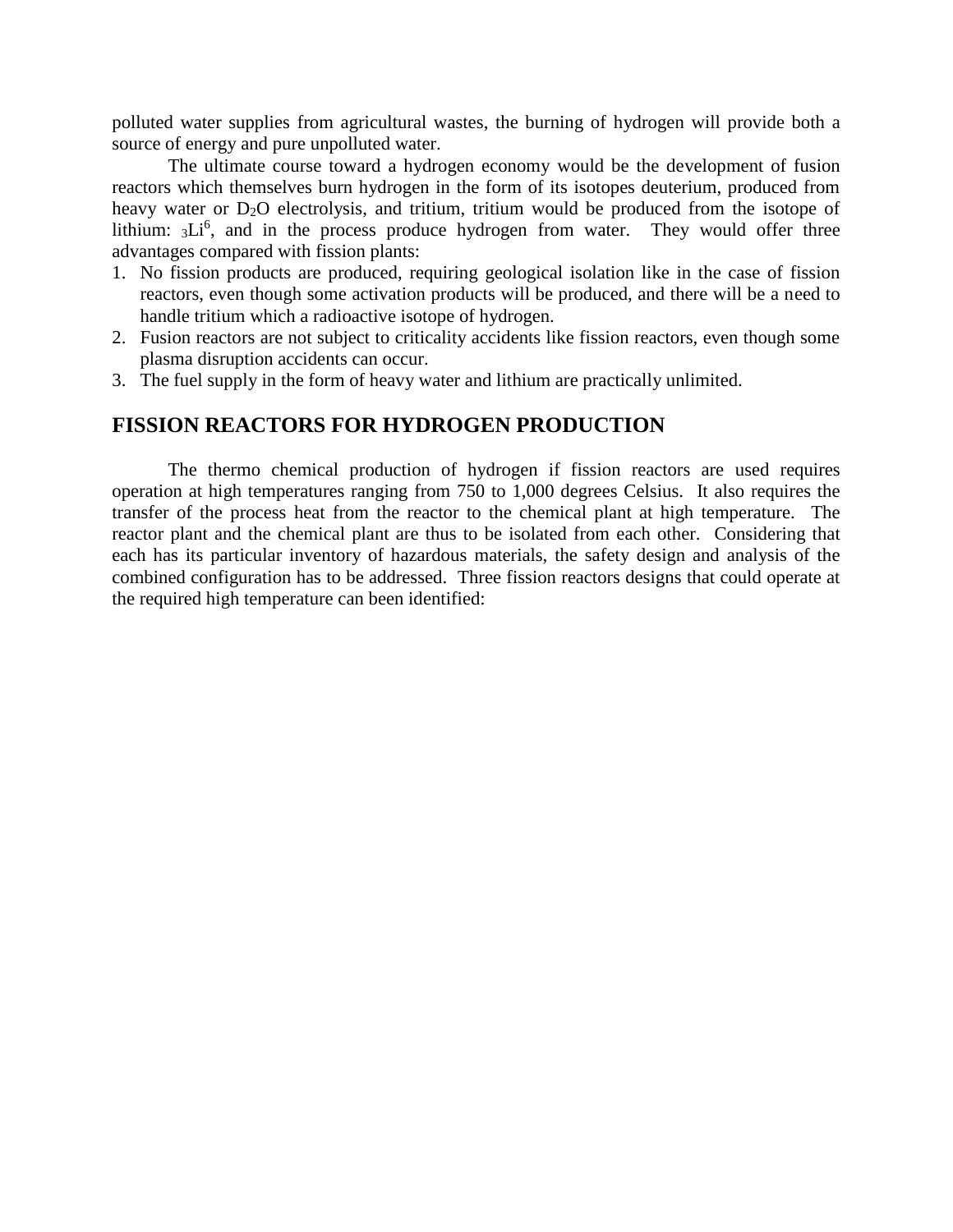

Figure 11. Diagram of the Pebble Bed Modular Reactor (PBMR).

### **1. The High Temperature Gas Cooled Reactor (HTGR):**

Many variant of this reactor exist including the modular HTGR, a hexagonal block core design and a more recent pebble bed configuration using the Brayton gas turbine cycle rather than the Rankine steam turbine cycle. A diagram of the pebble bed reactor under consideration is shown in Fig. 11. Figure 12 shows its process flow diagram, and Fig 13 shows the composition of its spherical fuel elements.

## **2. Molten Salt Advanced High Temperature Reactor (AHTR):**

This is a molten salt cooled reactor, which uses a coated particle graphite matrix. The low-pressure molten salt replaces the high-pressure helium coolant, which eliminates the possibility of the gas coolant depressurization accident. The operation at atmospheric pressure and the higher exit temperature of the coolant are perceived as advantages of this approach. Molten salt cooling has been considered in the past for both fission and fission-fusion hybrid reactors [7].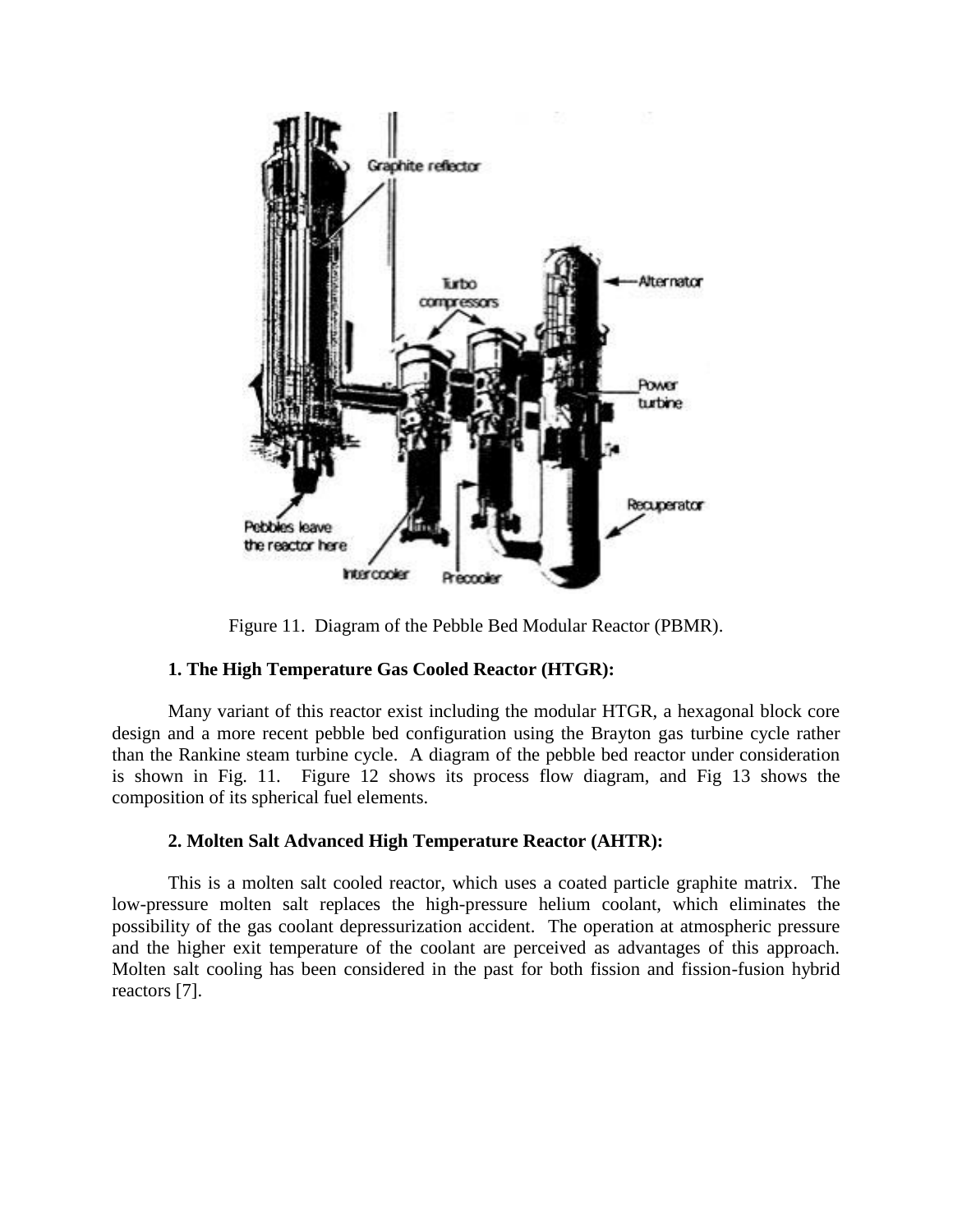

Figure 12. Flow Diagram of the Pebble Bed Modular Reactor (PBMR).

### **3. Lead Cooled Fast Reactor (LCFR)**

Such a reactor would operate with a fast neutron spectrum since lead is not a good neutron moderator. Sodium is precluded as a coolant since it would reach its boiling point at 883 degrees Celsius close to the temperature needed for thermo chemical hydrogen production. With lead as a coolant the operational temperature is lower than that for the gas cooled systems.

## **HIGH TEMPERATURE ELECTROLYSIS, HTE, FOR HYDROGEN PRODUCTION**

#### **OVERVIEW**

Ragheb and Salimi [2] considered the use of High Temperature Electrolysis (HTE) from fusion or fission nuclear systems intended for process heat production.

If fusion energy is used, a ceramic, molten metal or a refractory blanket could use the penetrating properties of fusion neutrons as a volumetric heat source. With suitable heat insulation, the first wall and blanket structural components can be kept at a lower temperature than the bulk blanket. Heat can then be extracted from the blanket, achieving high temperatures in the range of  $2,000$  °C using inert gas coolants. It is thought possible to develop materials and techniques for use in thermo chemical processes around  $1,500 \text{ }^{\circ}$ K.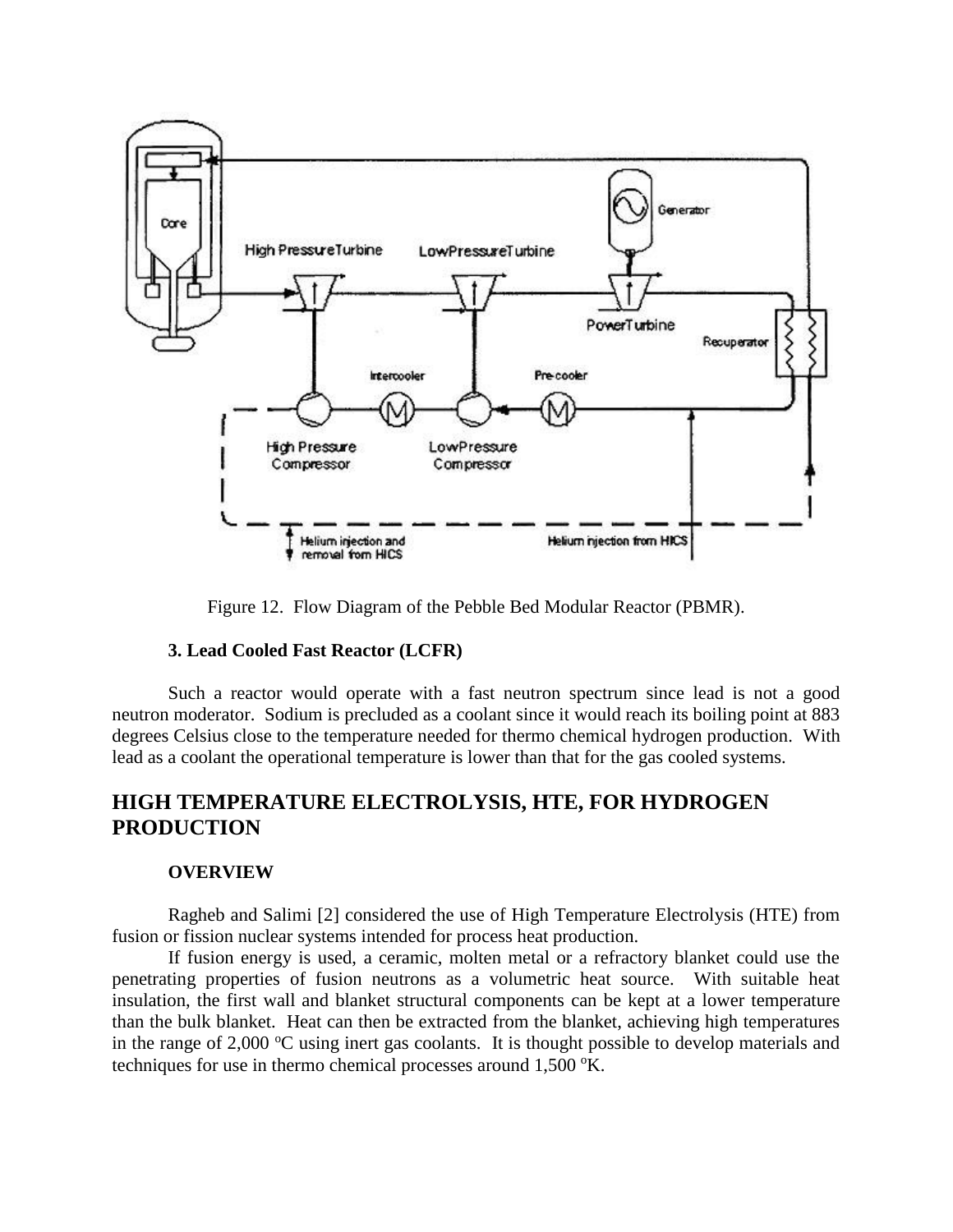In comparison, high temperature gas cooled reactors, steam cycle heat exchangers, and fast breeder reactor material limits are in the range of  $1,000 \degree C$ .

The interest is substantiated by the fact that there appears to be no shortage of technologies that can meet future electrical needs, but very limited options for supplying portable fuels in the form of hydrogen  $H_2$  or methanol CH<sub>3</sub>OH.

Coal conversion is costly and in the long term may be restricted by environmental and supply factors. Conversion to a hydrogen and hydrogen fuel based economy derived from inexhaustible sources has been advocated.

As a transition step, hydrogen produced in fission reactors can be used in conjunction with coal gasification and liquefaction processes. The amount of coal feed can then be reduced by a factor of 2 for liquid, and 3 for gas production, with a 2- to 3- fold reduction in the environmental pollution factors: mining hazards, release of toxic agents, and buildup of  $CO<sub>2</sub>$ leading to a possible global greenhouse effect.

#### **HIGH TEMPERATURE ELECTROLYSIS, HTE**

Hydrogen can be produced from water by conventional low temperature electrolysis methods, which in fact are the inverse to the fuel cell reactions. The energy required for the reaction is given by:

$$
\Delta H = \Delta F + T \Delta S \tag{27}
$$

energy required for water decomposition,  $\Delta H$  = energy requ

 $\Delta H$  = energy required<br>where:  $\Delta S$  = entropy change,

 $\Delta H$  = energy required for water<br> $\Delta S$  = entropy change,<br> $T\Delta S$ = necessary thermal energy,  $\Delta$ 

 $\Delta S$  = entropy change,<br>T $\Delta S$  = necessary thermal energy,<br> $\Delta F$  = required electrical energy, which is equivalent to the free energy change.  $\Delta F$  = required electrical energy, which is equivalent to the free energy change.

This equation is plotted in Fig. 13. Note that as the temperature increases, the electrical input needed for the decomposition process decreases. This leads to an increase in the overall efficiency of the process.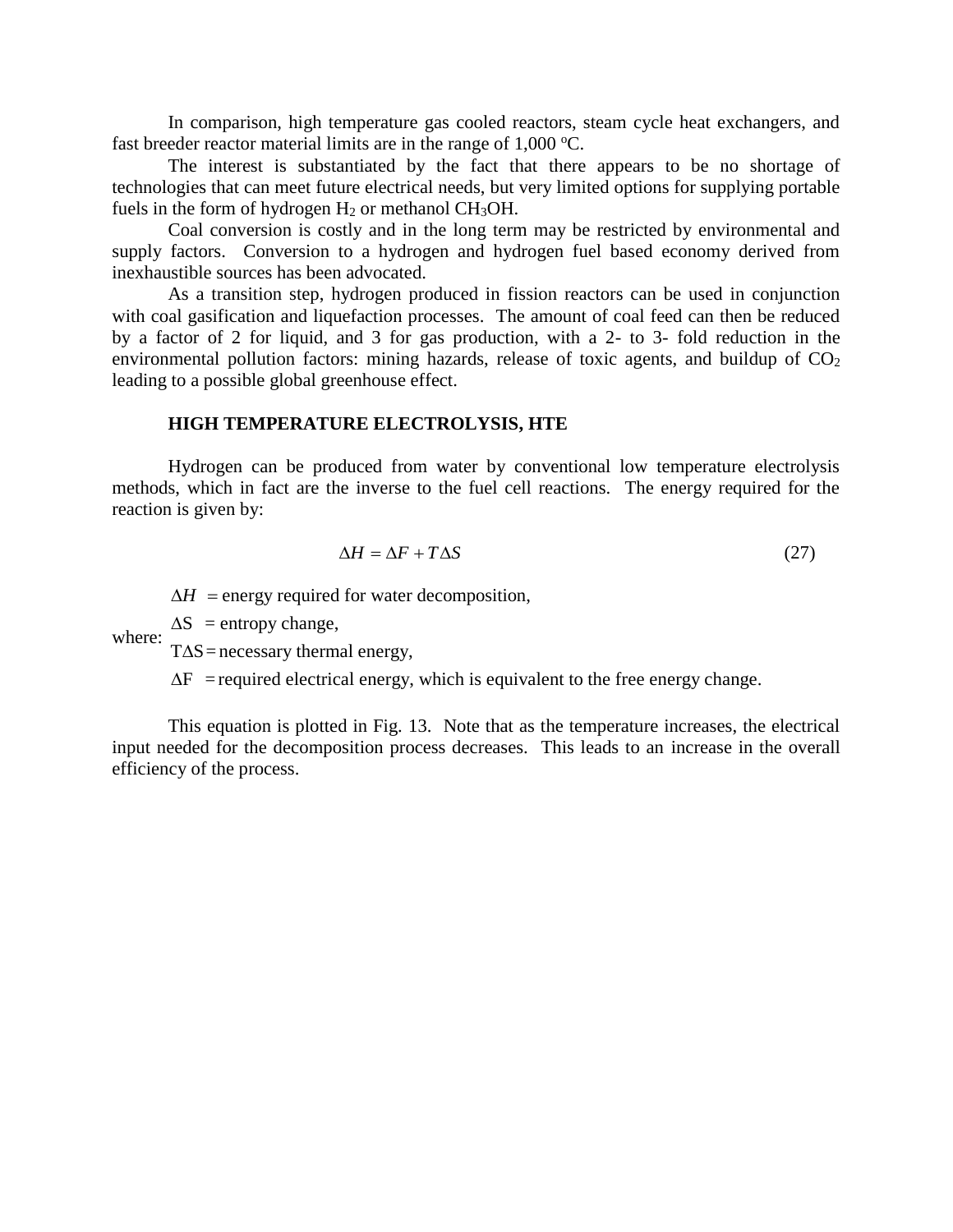

Figure 13. Energy splits for water decomposition as a function of temperature in the High Temperature Electrolysis (HTE) process [2].

Thus, High Temperature Electrolysis (HTE) is a more efficient process for hydrogen production. The electrolysis step itself offers very high efficiencies:

$$
\eta_{\text{electrolysis}} > 0.90.
$$

Even if a conventional electrical generating process having 40 percent efficiency is used with no voltage losses in the electrolyzer, the overall efficiency for hydrogen production at 1,400 <sup>o</sup>C can be on the order of:

$$
\eta_{hydrogen} = \eta_{electrolysis} \cdot \eta_{electrical}
$$
  
= 0.90 × 0.40  
= 0.36  
= 36 percent

For a high efficiency electrical generating efficiency around 60 percent, the hydrogen production efficiency would be: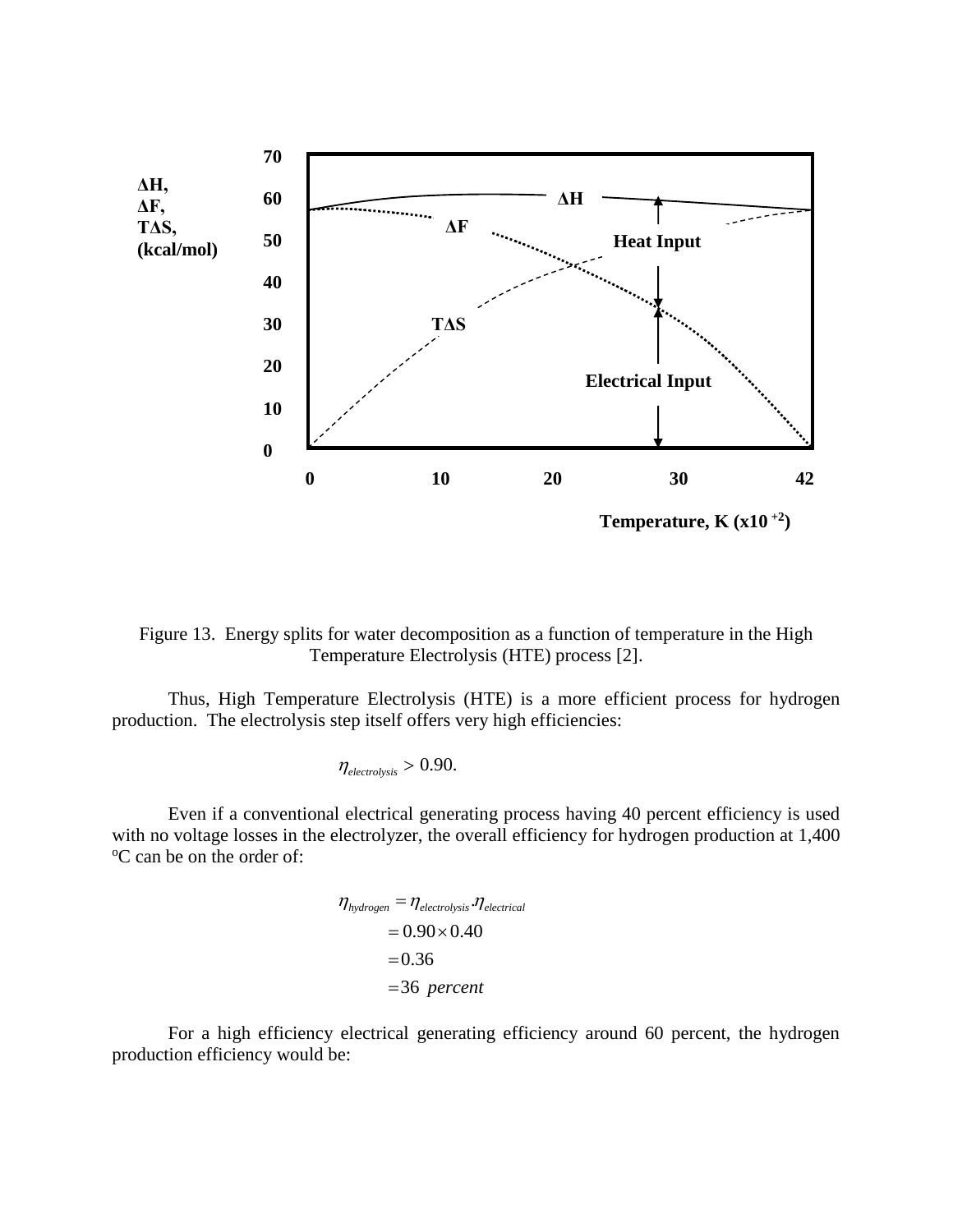$$
\eta_{hydrogen} = 0.90 \times 0.60
$$

$$
= 0.54
$$

$$
= 54 percent
$$

In HTE, a large energy fraction in the range of 30-50 percent is supplied as high temperature heat, and the rest as electricity, which can be produced through a conventional thermal cycle.

## **THERMOCHEMICAL HYDROGEN PRODUCTION: THE IODINE SULFUR (IS) PROCESS**

One can think about using methane reforming as a source of hydrogen, and using wind, solar and nuclear processes as energy sources to what is an inherently energy intensive process. However, this still releases to the environment the carbon contained in methane in the form of carbon dioxide. Achieving the advantage of a hydrogen economy should entail using water as a source of hydrogen instead of hydrocarbons like methane. This has to be set as the goal of hydrogenation, even though the system may be initially started up using methane as a source of hydrogen.



Figure 14. Fuel elements used in the Pebble Bed Modular Reactor (PBMR).

To use water as a source of hydrogen several high temperature thermo chemical processes have been suggested. The leading processes are those using sulfuric acid as a catalyst:

- 1. The hydrogen sulfide process,
- 2. The iodine sulfur process,
- 3. The sulfuric acid methanol process.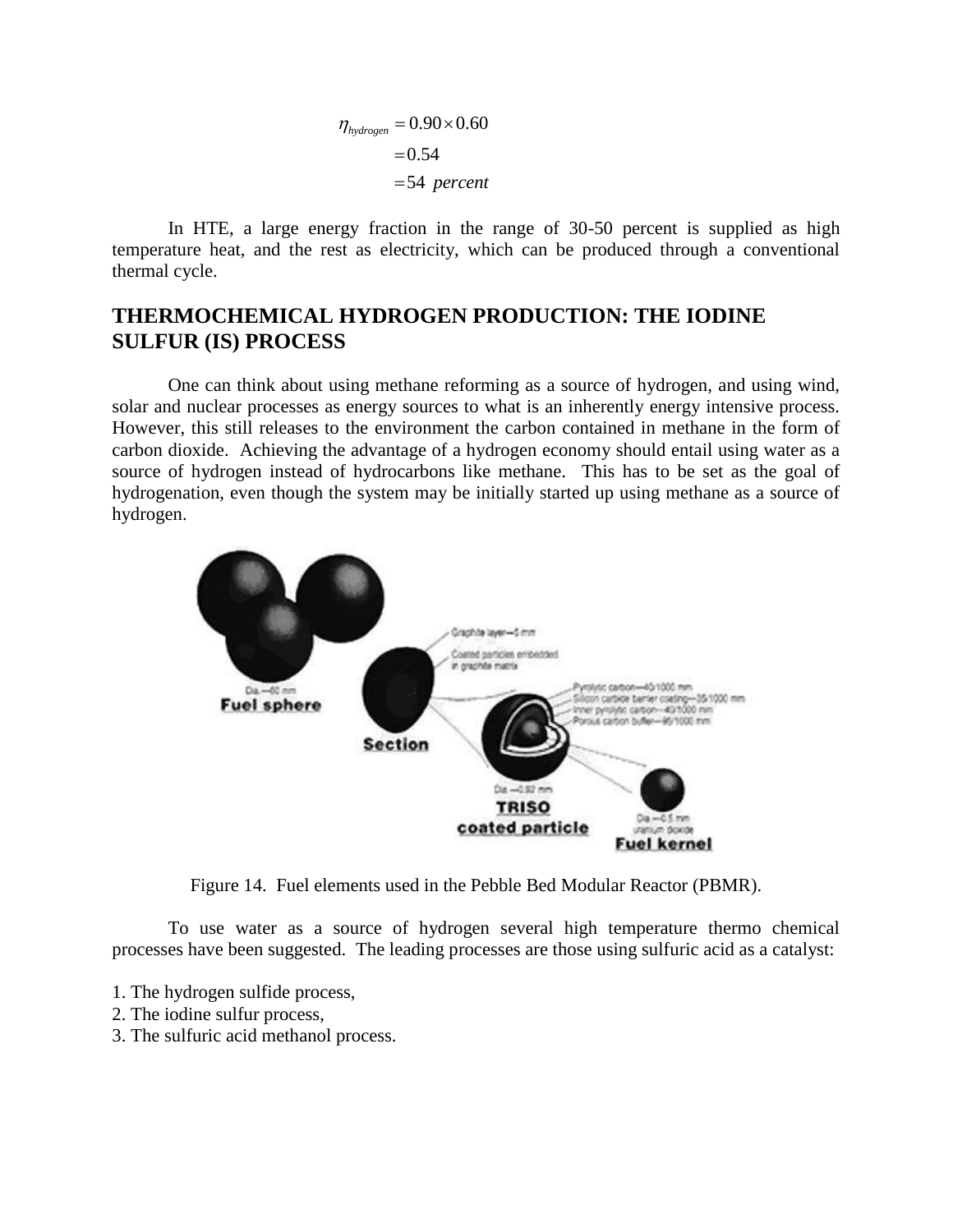High temperature is needed to ensure fast chemical kinetics, resulting in high thermal efficiencies, small plant sizes and low capital costs.

In the last three processes a high temperature low pressure endothermic process involves the decomposition of sulfuric acid to produces water, oxygen and sulfur dioxide:

$$
2H_2SO_4 \to 2H_2O + 2SO_2 + O_2 \tag{28}
$$

The last reaction is carried out at about 800-1,000 degrees Celsius for efficient hydrogen production. The oxygen is separated and low and intermediate temperature steps follow.

In the Iodine Sulfur (IS) process, iodine is added in addition to water at low temperature to the sulfur dioxide after removing the oxygen:

$$
2I_2 + 2SO_2 + 4H_2O \to 4HI + 2H_2SO_4 \tag{29}
$$

This is followed by an intermediate temperature hydrogen-producing step as:

$$
4HI \rightarrow 2H_2 + 2I_2 \tag{30}
$$

If we add Eqns. 28-30, we obtain the overall hydrogen producing reaction as:

$$
2H_2O \rightarrow 2H_2 + O_2 \tag{31}
$$

This identifies sulfuric acid and iodine as catalysts since they appear on both sides of the equations but do not appear in the final overall equation.

Research in Japan at the Japan Atomic Energy Research Institute is demonstrating the production of hydrogen at their High Temperature engineering Test Reactor (HTTR), using steam reforming of methane gas. The iodine sulfur process is under development to be tied up ultimately to the HTTR. Similar research is taking place in the USA.

Currently, thermo chemical hydrogen production processes are favored to water electrolysis which surprisingly has an efficiency of about 80 percent:

$$
\eta_{electrolysis} = 0.80\tag{32}
$$

The argument that is presented is that it has to be coupled to a thermal process for the production of electrical energy that would be used in electrolyzing the water. These thermal processes have efficiencies for existing light water reactors of about 34 percent, to 50 percent for advanced gas cooled systems. Thus:

$$
\eta_{\text{electricity}} = 0.34 - 0.50\tag{33}
$$

The overall hydrogen production efficiency is surmised to be the product of the two efficiencies in Eqns. 32 and 33 as: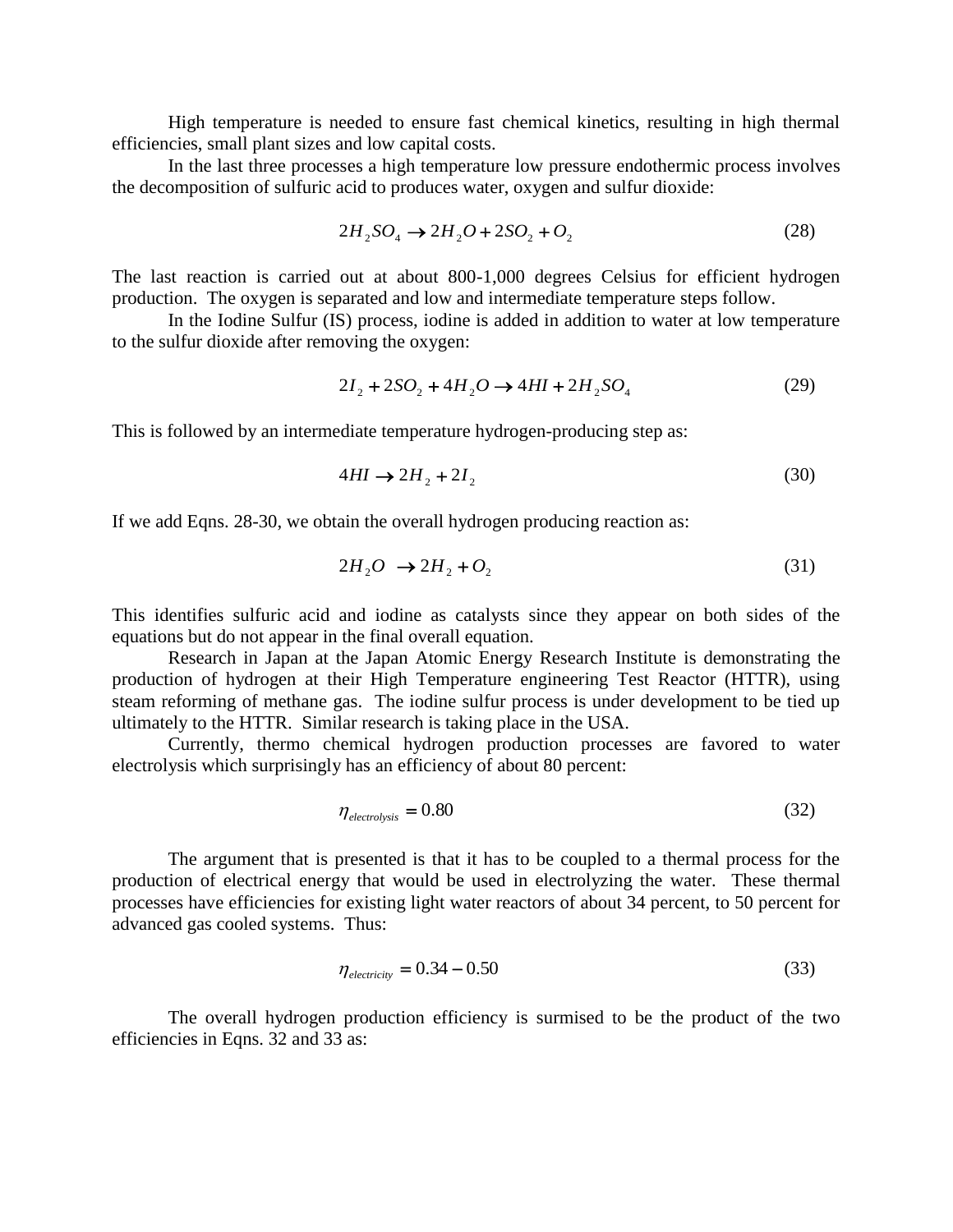$$
\eta_{\text{hydrogen}} = \eta_{\text{electrolysis}} \eta_{\text{electricity}} = 0.242 - 0.40,\tag{34}
$$

implying an overall hydrogen production efficiency of 24.2-40 percent. So unless the electrical production electricity is increased, thermo chemical processes remain the more efficient process at a projected efficiency of 50 percent. Some suggestions have been advanced of combined cycle hydrogen and electricity plants reaching an efficiency of 60 percent [3].

### **IMPROVING ENERGY USE EFFICIENCY**

In parallel to the movement toward hydrogenation, there is a need to improve the overall efficiency of energy use. The overall efficiency of the energy system advanced from the low value of 1 percent in the year 1,000 to no more than 2 percent in the year 2,000. Current fossil fuel and nuclear electrical power plants using the steam cycle have a thermodynamic efficiency ranging from 30-40 percent. The use of the higher temperature gas turbine cycle can lead to efficiencies in the range of 50 percent. And even better, using fusion fuel cycles producing charged particles would allow the direct conversion of their kinetic energy into electricity, without the intermediate step of the heat cycle at efficiencies that can reach 70 percent.

The hydrogenation of the energy supply is expected to restart the construction of a new generation of safe nuclear fission plants, and eventually encourage the development of even safer fusion systems. This will be in addition to whatever other supplies can be provided with wind and solar energy methods.

### **REFERENCES**

1. Jules Verne, "The Mysterious Island," 1870.

2. Magdi M. Ragheb and Behzad Salimi, "Catalyzed Deuterium-Deuterium and Deuterium-Tritium Fusion Blankets for High Temperature Process Heat Production," Nuclear

Technology/Fusion, Vol. 2, pp. 55-72, Jan. 1982.

3. J. H. Ausubel, "Where is Energy Going?" The Industrial Physicist, p. 16, Feb., 2000.

4. C. W. Forsberg and K. L. Peddicord, "Hydrogen Production as a major Nuclear Energy Application," Nuclear News, p.41, Sept. 2001.

5.R. E. Graham, "Fuel cells for Transportation," Fuel Cells, 2000.

6. S. Simpson, "Coal Control," Scientific American, p.20, Feb. 2002.

7. D. Nichols, "The Pebble Bed Modular Reactor," Nuclear News, p. 35, Sept. 2001.

8. M. M. H. Ragheb, R. T. Santoro and J. M. Barnes, "Nuclear Performance of Molten Salt Fusion-Fission Symbiotic Systems for Catalyzed Deuterium-Deuterium and Deuterium-Tritium Reactor," Nuclear Technology, Vol. 48, p.216, May 1980.

9. S. Thomas and M. Zalbowitz, "Fuel Cells- Green Power," LA-UR-99-3231, Los Alamos National Laboratory, 1999.

10. E. Chen, "Solid-Oxide Fuel Cells Stack up to Efficient, Clean Power," Science and Technology Review, National Nuclear Security Administration's Lawrence Livermore National Laboratory, p. 17, Sept. 2002.

11. Jessica Li, "The Magic of MFCs: Generating Electricity from Mucky Wastewater," Science, September 2013.